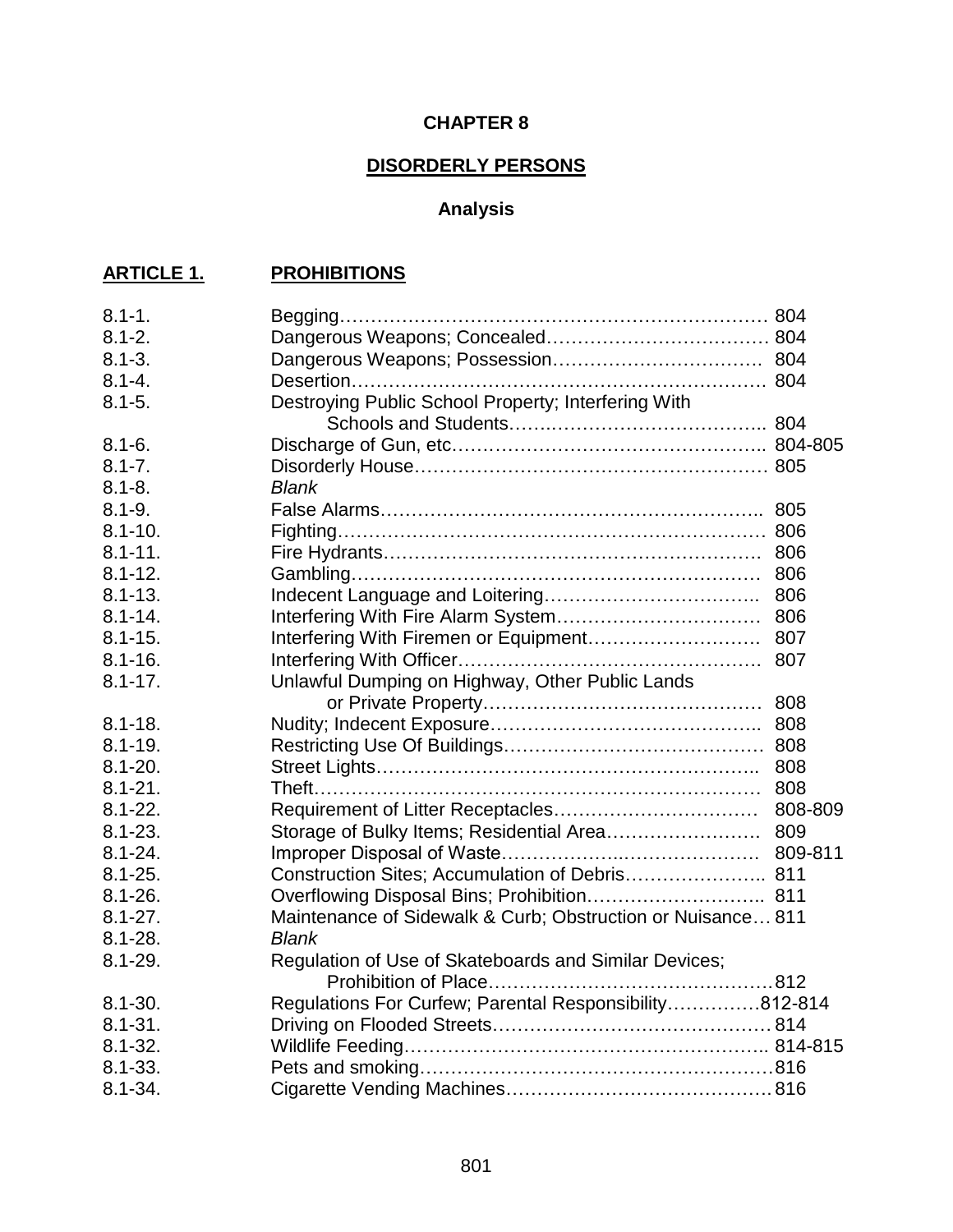### **ARTICLE 2. REGULATING CONDUCT OF PERSONS IN PUBLIC PARKS, PLAYGROUNDS AND RECREATION AREAS OF THE TOWNSHIP AND THE USE OF SAID AREAS**

| $8.2 - 1$  |                                                           |  |
|------------|-----------------------------------------------------------|--|
| $8.2 - 2$  |                                                           |  |
| $8.2 - 3$  | Application For Use By Groups of Persons817-818           |  |
| $8.2 - 4$  |                                                           |  |
| $8.2 - 5$  | Termination of Use; Failure to Comply With Conditions 819 |  |
| $8.2 - 6.$ |                                                           |  |
| $8.2 - 7.$ |                                                           |  |
| $8.2 - 8$  |                                                           |  |

## **ARTICLE 3. NUISANCE PROHIBITED**

| $8.3 - 1$  |                                                    |  |
|------------|----------------------------------------------------|--|
| $8.3 - 2.$ | Definition of Nuisance in the Form of Noise823-824 |  |
| $8.3 - 3.$ |                                                    |  |

### **ARTICLE 4 REGULATING SECURITY IN THE TOWNSHIP'S MUNICIPAL BUILDING**

| $8.4 - 1$ |  |
|-----------|--|
| $8.4 - 2$ |  |
| $8.4 - 3$ |  |

### **ARTICLE 5 LEFT BLANK**

### **ARTICLE 6 FALSE ALARMS**

| $8.6 - 1$ |  |
|-----------|--|
| $8.6 - 2$ |  |
| $8.6 - 3$ |  |
| $8.6 - 4$ |  |

### **ARTICLE 7 UNDERAGE CONSUMPTION**

| $8.7 - 1$ |  |  |
|-----------|--|--|
|-----------|--|--|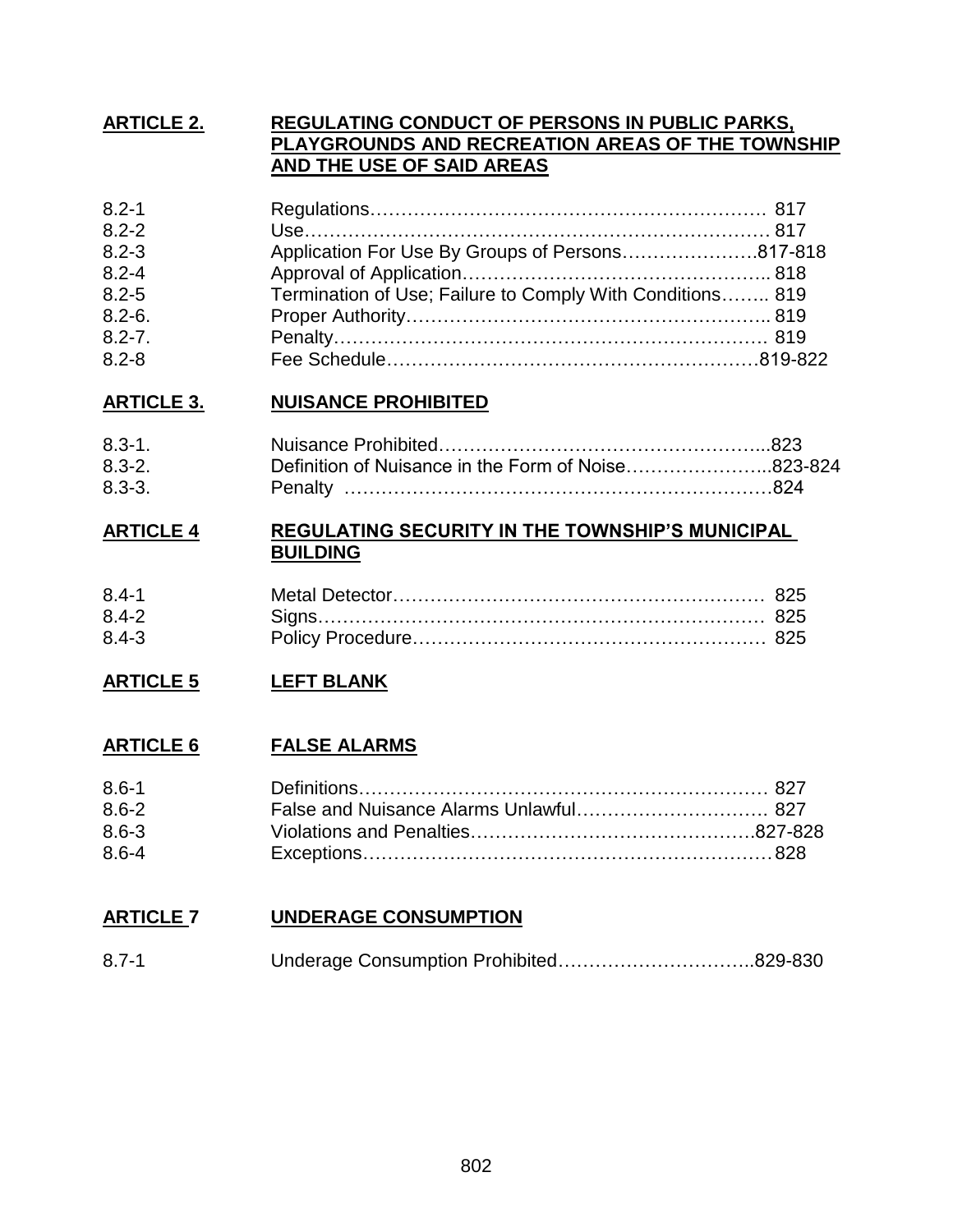## **ARTICLE 8 DRUG FREE ZONES**

| Facility, a Public Park or a Public Building832-834 |
|-----------------------------------------------------|
|                                                     |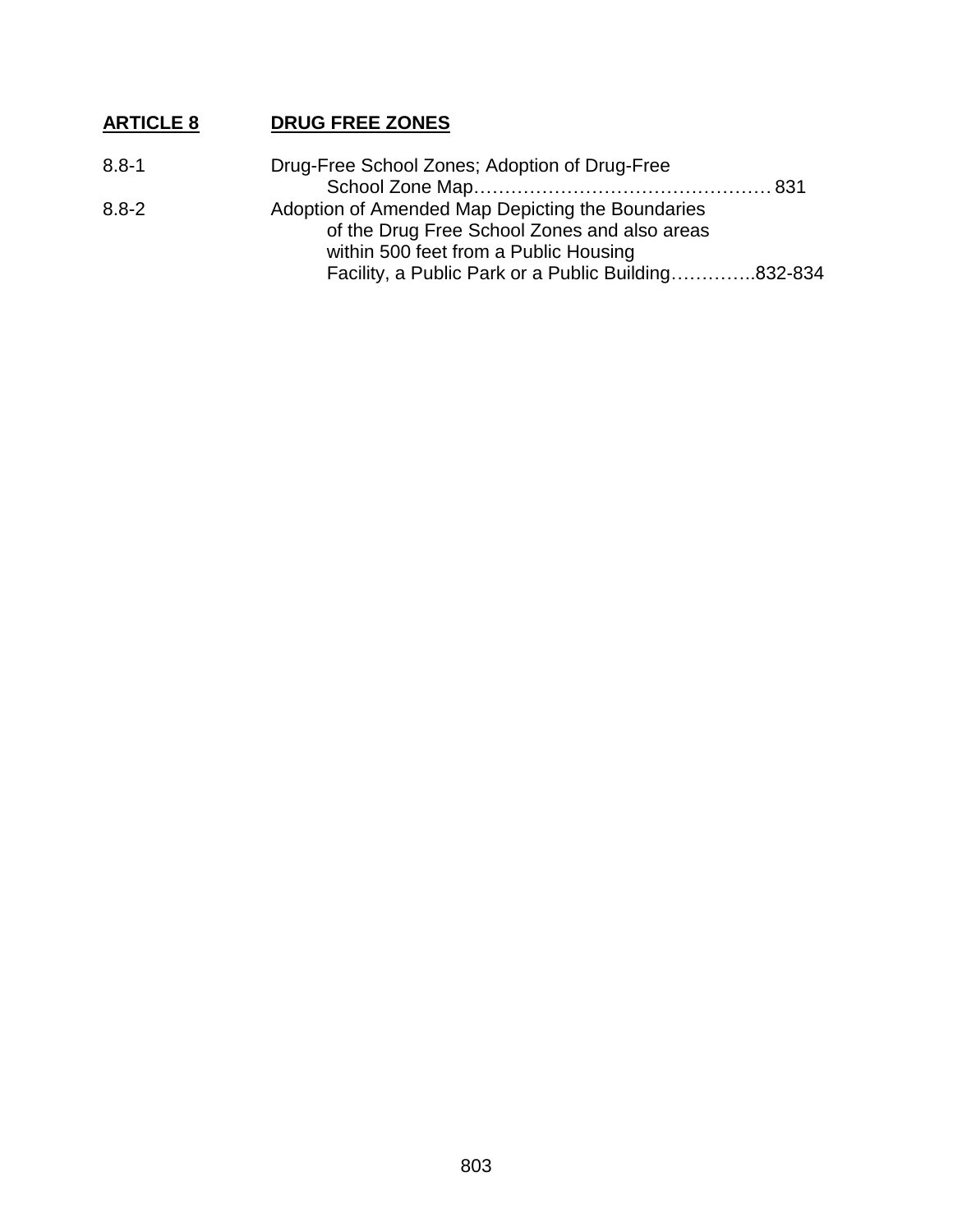### **ARTICLE 1. PROHIBITIONS**

### **Sec. 8.1-1. BEGGING.**

No person shall, within the limits of the Township, go about from door to door or place himself or herself in any street or streets or other public place or places to beg or gather arms, except upon obtaining a written permit from the Township Clerk.

### **Sec. 8.1-2. DANGEROUS WEAPONS; CONCEALED.**

No person shall, within the limits of the Township, and without lawful authority, have concealed upon his or her person any offensive or dangerous weapon.

### **Sec. 8.1-3. DANGEROUS WEAPONS; POSSESSION.**

No person shall, within the limits of the Township, have upon his or her person any picklock, key, crow, jack, bit or other implement with an intent to break and enter into any building, or have upon his or her person any pistol, hanger, cutlass, bludgeon or other offensive or dangerous weapon with intent to assault any person.

#### **Sec. 8.1-4. DESERTION.**

No person shall, within the limits of the Township, leave or threaten to leave his or her family to be maintained by the said Township or to become chargeable thereto, and no person that is a pauper shall without lawful authority return to the said Township after having been legally removed therefrom.

#### **Sec. 8.1-5. DESTROYING PUBLIC SCHOOL PROPERTY; INTERFERING WITH SCHOOLS AND STUDENTS.**

No person shall, within the limits of the Township, enter into the building or go upon the lands of any public school, and break, injure or deface such building or any part thereof, or the fences or out-houses belonging to or connected with such building or lands, and no person shall disturb the exercises of any public school or molest or give annoyance to the children attending the school, or annoy any teacher therein.

### **Sec. 8.1-6. DISCHARGE OF WEAPONS**

- A. The provisions of NJSA 2C:39-1 et seq. are hereby recognized as governing the ownership, use and control of weapons as defined therein.
- B. No person shall discharge a "weapon" as defined in the aforesaid statute within the confines of the Township of Pennsville.
- C. Specifically excepted from the prohibitions set forth above are the following: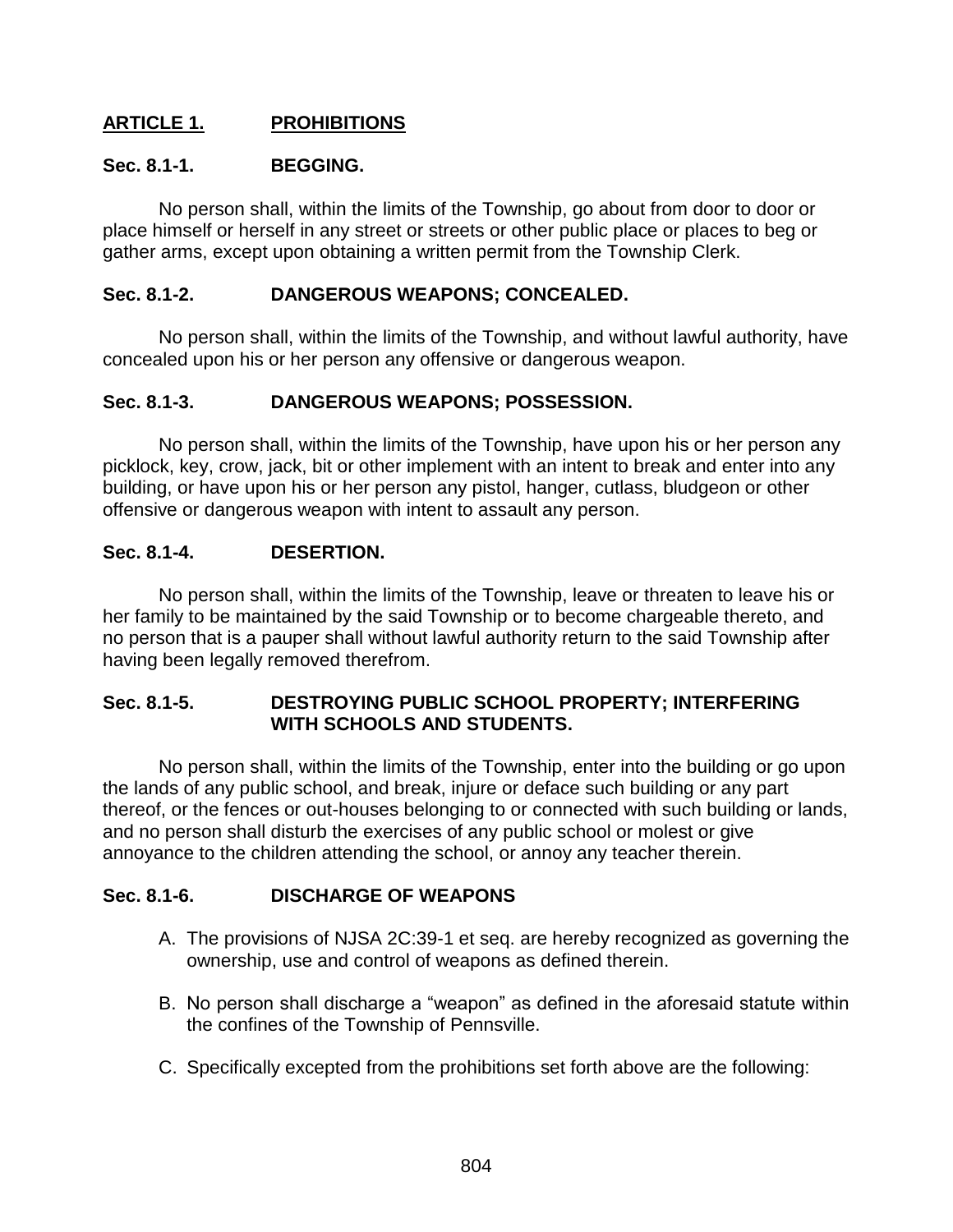- 1. Discharge of weapons on police or military firing ranges.
- 2. Discharge of weapons on game preserves.
- 3. Discharge of weapons on commercially operated ranges/shooting facilities.
- 4. Discharge of weapons on properties of incorporated hunting/shooting clubs, organization.
- 5. Discharge of weapons by hunters who are complying with all of the hunting regulations of the State of New Jersey.
- 6. Discharge of weapons by police officers or other law enforcement officials in the performance of their duties.
- 7. Discharge of weapons during ceremonial affairs/re-enactments that involve the use of blanks as opposed to live ammunition.
- D. With the exception of lawful hunting and the discharge of weapons by police officers in the performance of their duties, all of the aforementioned exceptions must be authorized in writing by the Township's Chief of Police. The Chief of Police shall have discretion with regard to the form of the application and permit thereafter, which shall be used without charge. Game preserves, commercially operated ranges/shooting facilities and incorporated/shooting clubs/organizations that perform the frequent re-enactments will require a permit, which shall be renewed only upon sale or change of ownership. Any applications for ceremonial affairs shall expire at the conclusion of the event.

#### **Sec. 8.1-7. DISORDERLY HOUSE.**

No person shall, within the limits of the Township, keep or maintain a disorderly house or a house of ill-fame, or allow or permit any house, shop, store or other building or structure owned or occupied by him or her to be used as a disorderly house or house of illfame.

**Sec. 8.1-8.** *Blank*

### **Sec. 8.1-9. FALSE ALARMS.**

No person shall, within the limits of the Township, willfully and maliciously ring or cause to be rung any bell or alarm of any fire company and thereby give or cause to be given a false alarm of fire.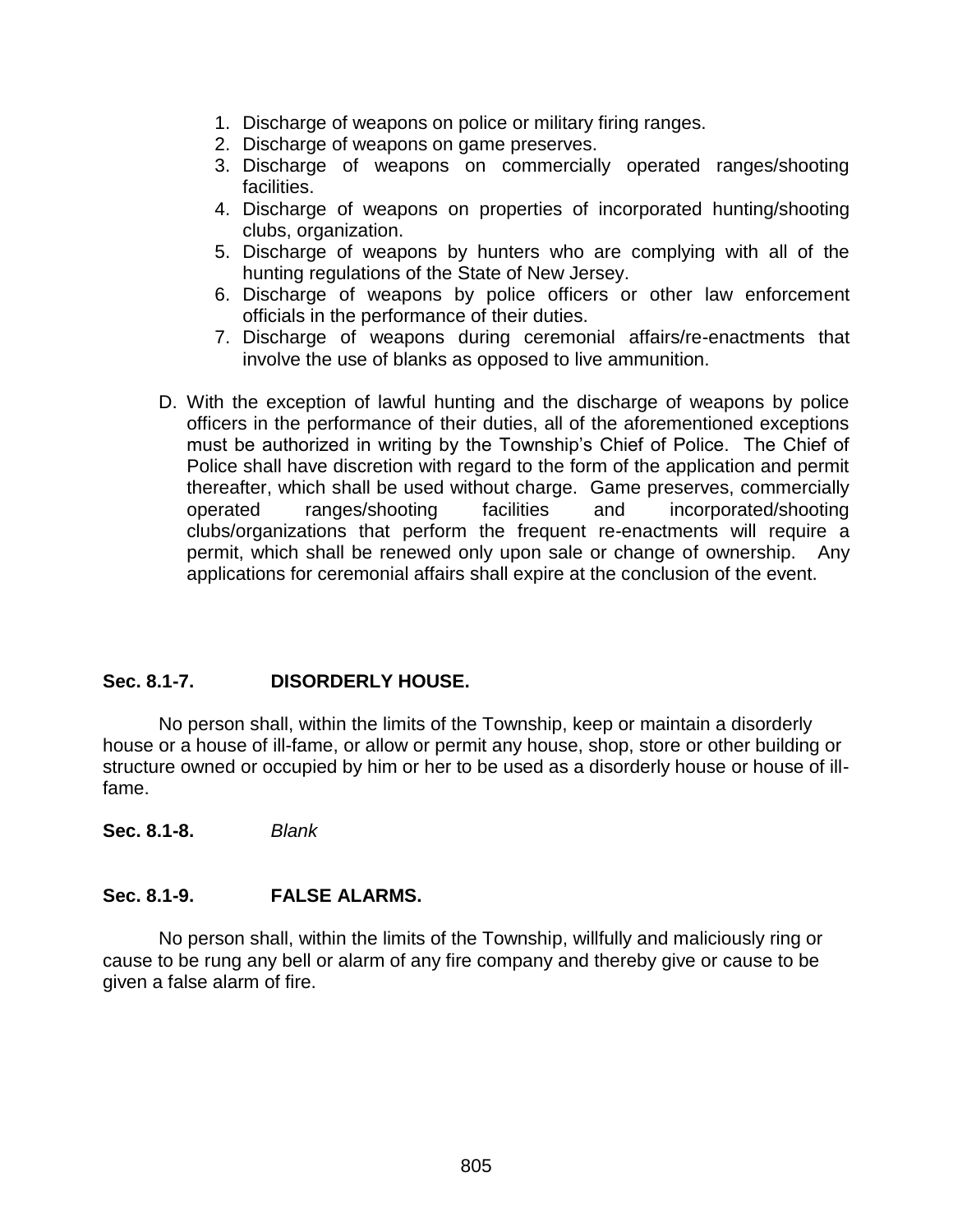#### **Sec. 8.1-10. FIGHTING.**

No person shall engage in, or attempt or offer to engage in, or aid, abet or participate in any fight, assault, quarrel, brawl, battery, altercation, disturbance, riot or unruly boisterous, noisy, unlawful or disorderly assemblage, nor shall any person in any way breach or disturb the peace.

#### **Sec. 8.1-11. FIRE HYDRANTS.**

No person shall open, injure, destroy, deface, mutilate, break or tamper with any fire hydrant in any public street or public place, within the limits of the Township, except members of the Township Fire Department actually engaged in the performance of their duties.

#### **Sec. 8.1-12. GAMBLING.**

No person shall, within the limits of the Township, deal, play or engage in faro, roulette, or other games of chance, either as banker, player, dealer or otherwise for the purpose of gaming or gambling for money or other valuable things.

### **Sec. 8.1-13. INDECENT LANGUAGE AND LOITERING.**

No person shall, without legitimate business or purpose, within the limits of the Township, loiter, congregate or idly remain in or upon the public streets, highways, roads, alleys, parks, playgrounds, public places, public buildings, places of amusement and entertainment, places of business carried on for profit to which the public is invited, vacant lots or other public places where people have occasion to be, either on foot or in any vehicle.

No person shall, in any such place mentioned above, utter loud and offensive or profane or indecent language nor shall any person, in any such place or private place address or make audible or offensive remarks to or concerning any passing person or obstruct, molest, or interfere with any person lawfully therein.

### **Sec. 8.1-14. INTERFERING WITH FIRE ALARM SYSTEM.**

No person shall, within the limits of the Township, intentionally, willfully, or maliciously destroy or injure any of the wires, posts, machines, bells, sirens, boxes, locks or other apparatus of any fire or police alarm system; nor shall any person intentionally, willfully or maliciously interfere with the same or any part thereof with intent to create a false alarm or obstruct the efficient operation of the same or any part thereof, or hinder or impede any of the operations intended to be accomplished thereby, nor shall any person intentionally, willfully or maliciously cause a false alarm of fire to be given in any manner.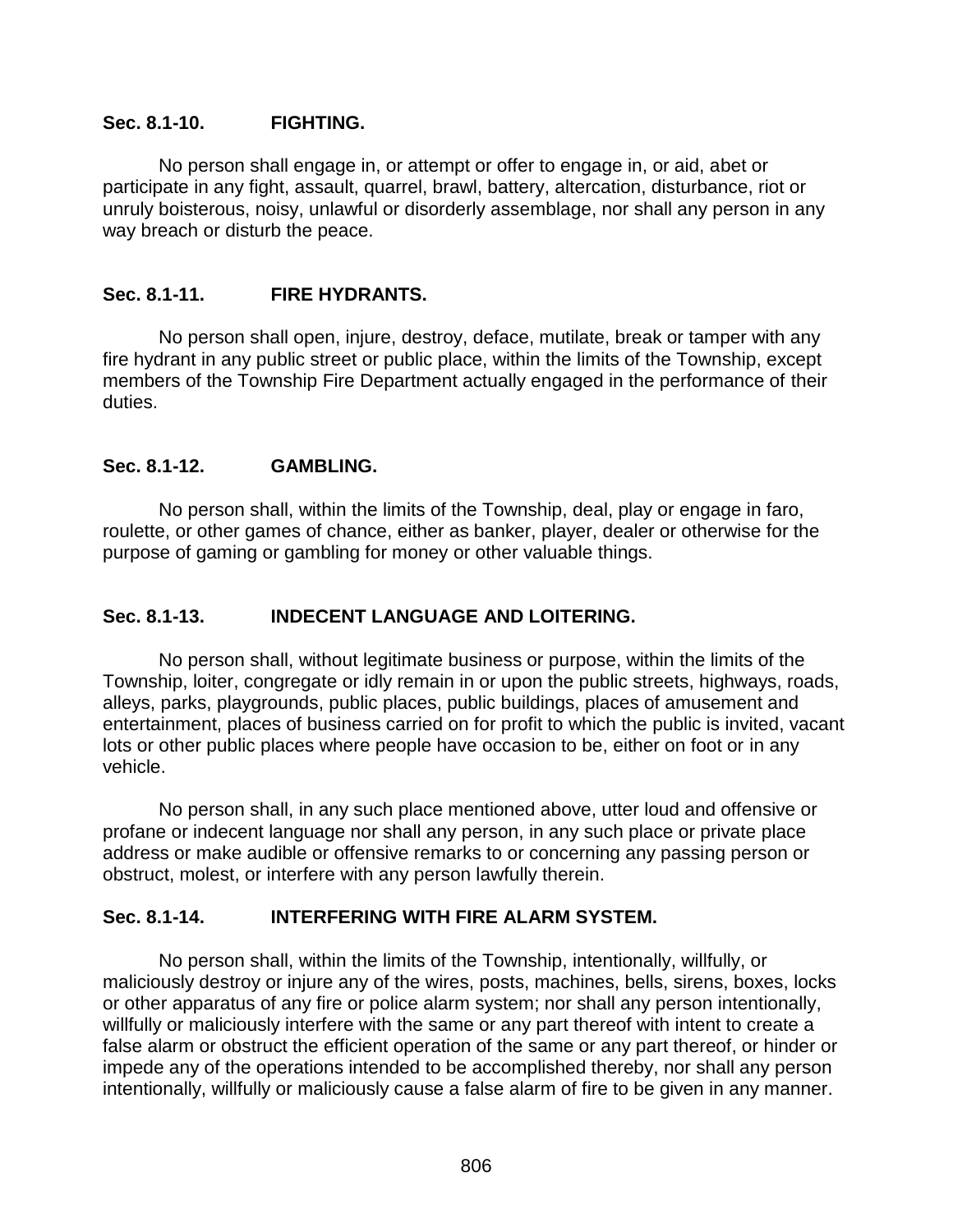### **Sec. 8.1-15. INTERFERING WITH FIREMEN OR EQUIPMENT.**

No person shall, within the limits of the Township, during an alarm of fire hinder, prevent or deter by any device whatsoever, any fireman or other person from rendering lawful assistance in abating or quelling such fire, or hinder or interfere with any fireman from going to or returning from the place where any building or other property is on fire, or from which an alarm proceeds; nor shall any person hinder or obstruct the passage of any fire engine, hook or ladder truck, hose cart or any fire apparatus in going to or from the place from which an alarm or fire proceeds, or where any building or other property may be burning.

### **Sec. 8.1-16. INTERFERING WITH OFFICER.**

No person shall, within the limits of the Township, hinder or obstruct any Township Officer in the performance of his duties, nor shall any person willfully refuse or neglect to assist any Township Officer, when lawfully called upon by him/her so to do, in the execution of any process or in the suppression of any breach of the peace or disorderly conduct or in case of an escape, or when such officer is resisted in the discharge of his duty; nor shall any person knowingly resist or oppose any officer or person authorized by law in serving or attempting to serve any writ, bill, order or process, or when making any arrest, either with or without a warrant.

### **Sec. 8.1-17. UNLAWFUL DUMPING ON HIGHWAY, OTHER PUBLIC LANDS OR PRIVATE PROPERTY.**

Any person, firm or corporation who:

- A. Throws, drops, deposits, dumps or otherwise places any paper, bottle, trash, garbage, refuse, abandoned vehicle or household appliance or part thereof or debris of any nature upon a highway or other public land, open field or other private property within the limits of this Township without first obtaining the permission of the owner or person in charge in possession of such property; or
- B. Otherwise maliciously destroys, defaces, damages or injures such public or private property; is a disorderly person.
- C. In the event any such material in paragraph A above is found to contain the name, address or other reliable identification connecting the material to a person, firm or corporation, such finding shall create a prima facie presumption that such material was placed at its location by such person, firm or corporation.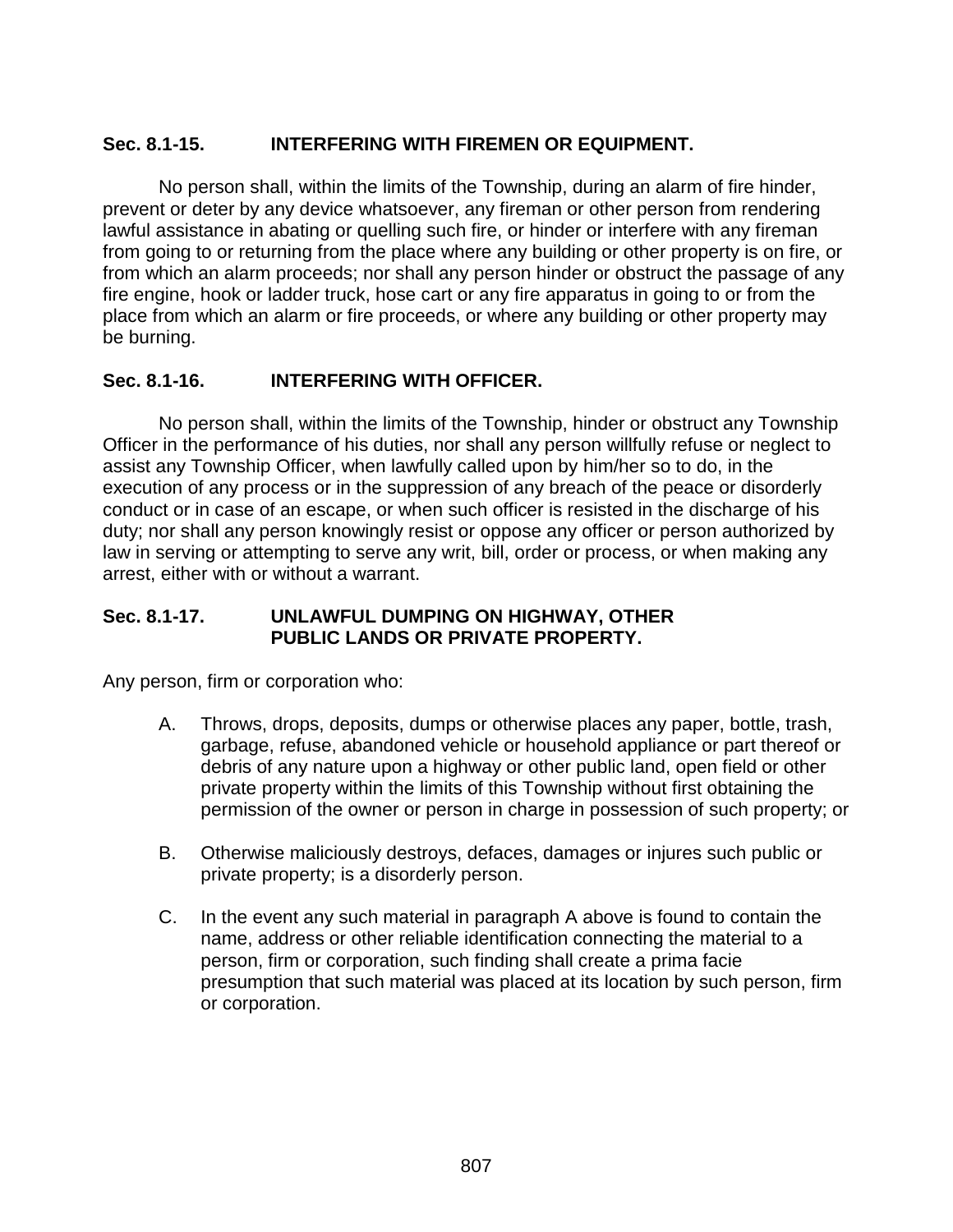#### **Sec. 8.1-18. NUDITY; INDECENT EXPOSURE.**

No person shall, within the limits of the Township, appear on any street, road, avenue, park or other public place in a state of nudity, or make an indecent exposure of his or her person, or commit or do any lewd or indecent act or behave in a lewd or indecent manner.

#### **Sec. 8.1-19. RESTRICTING USE OF BUILDINGS.**

No person shall, within the limits of the Township, permit any house, shop, store or other building or structure owned or occupied by him or her to be frequented or restored to by noisy, riotous or disorderly persons or by prostitutes, gamblers or vagrants.

#### **Sec. 8.1-20. STREET LIGHTS.**

No person shall in any way injure, destroy, break, mutilate, deface or tamper with any street light, pole or fixture, or any part thereof in any street, highway, park or other public place within the limits of the Township.

#### **Sec. 8.1-21. THEFT.**

No person shall hide or be found in or near any dwelling house, warehouse, stable, barn, garage, school house, or any place of public resort or assemblage for business, worship, amusement or other lawful purposes, with an intent to steal any goods or chattels.

#### **Sec. 8.1-22. REQUIREMENT OF LITTER RECEPTACLES.**

The proprietors of the following places and sponsors of the following events shall provide and service adequate litter receptacles sufficient to reasonably prevent littering in or upon such premises:

- A. Buildings held for use by the public (including schools and government buildings)
- B. Parks
- C. Drive-in restaurants
- D. Self-service refreshment areas
- E. Construction sites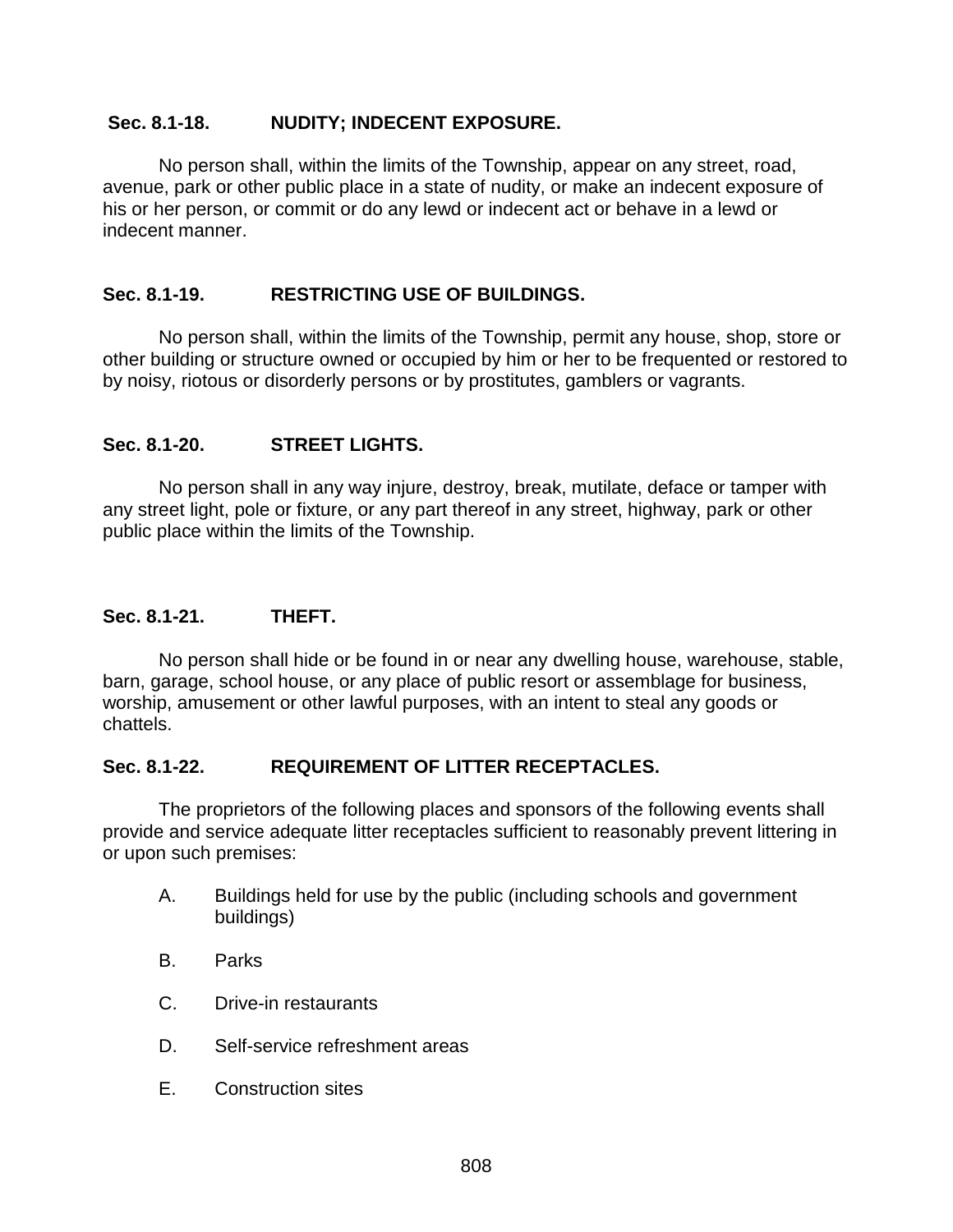- F. Gasoline service station islands
- G. Shopping centers
- H. Parking lots, camp grounds, trailer parks
- I. Marinas, boat moorage and fueling stations
- J. Boat launching areas
- K. Public and private piers operated for public use
- L. Special events to which the public is invited (including sporting events, parades, carnivals, circuses and festivals)

Adequate litter receptacles sufficient to reasonably prevent littering shall be construed to mean that persons therein or thereon shall have open and visible means to dispose of litter generated from the use of the premises or while using: the premises in sufficient number and size of receptacles to the number of persons using such premises and the extent of litter anticipated from the product or service offered from use of the premises.

### **Sec. 8.1-23. STORAGE OF BULKY ITEMS; RESIDENTIAL AREA.**

Owners or occupants of buildings in areas zoned residential shall not store thereon bulky household items such as appliances, furniture or mattresses except in a fully enclosed storage structure. This does not apply to those items which have been placed at an approved location for immediate pick-up by refuse collectors if such type of pick-up exists. In addition, the storage of tires shall be similarly restricted and regulated.

#### **Sec. 8.1-24. IMPROPER DISPOSAL OF WASTE ORDINANCE**

- A. Purpose An Ordinance to prohibit the spilling, dumping, or disposal of materials other than Stormwater to the municipal separate storm sewer system (MS4) operated by the Township of Pennsville, so as to protect public health, safety and welfare, and to prescribe penalties for the failure to comply.
- B. Definitions For the purpose of this ordinance, the following terms, phrases, words and their derivations shall have the meanings stated herein unless their use in the text of this Chapter clearly demonstrates a different meaning. When not inconsistent with the context, words used in the present tense include the future, words used in the plural number include the singular number, and words used in the singular number include the plural number. The word "shall" is always mandatory and not merely directory.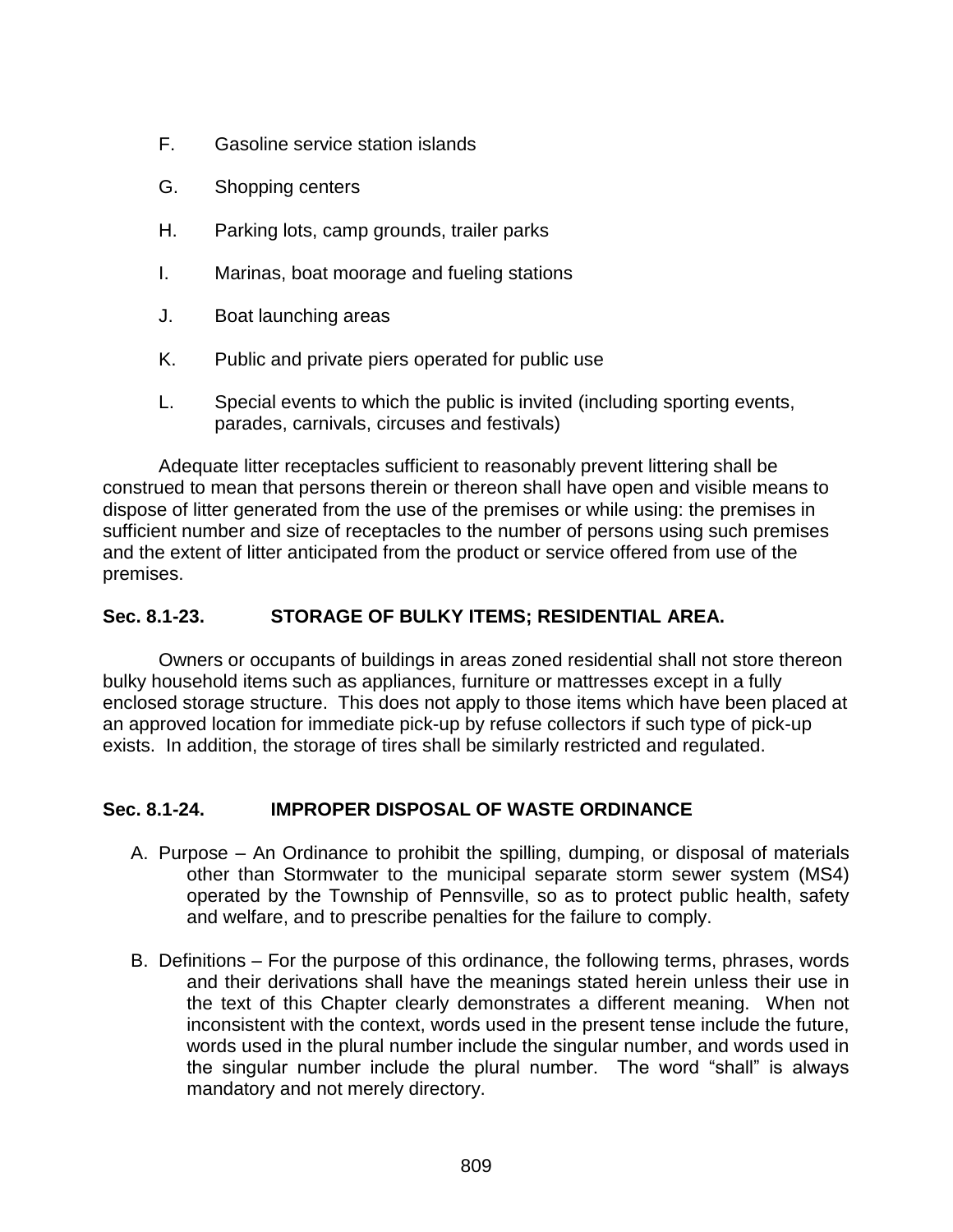- 1. Municipal separate storm sewer system (MS4) a conveyance or system of conveyances (including roads with drainage systems, municipal streets, catch basins, curbs, gutters, ditches, manmade channels, or storm drains) that is owned or operated by the Township of Pennsville or other public body, and is designed and used for collecting and conveying Stormwater. NOTE: In municipalities with combined sewer systems, add the following: "MS4s do not include combined sewer systems, which are sewer systems that are designed to carry sanitary sewage at all times and to collect and transport Stormwater from streets and other sources.
- 2. Person any individual, corporation, company, partnership, firm, association, or political subdivision of the State subject to municipal jurisdiction.
- 3. Stormwater water resulting from precipitation (including rain and snow) that runs off the land's surface, is transmitted to the subsurface, is captured by separate storm sewers or other sewerage or drainage facilities, or is conveyed by snow removal equipment.
- C. Prohibited Conduct The spilling, dumping or disposal of materials other than Stormwater to the municipal separate storm sewer system operated by the Township of Pennsville is prohibited. The spilling, dumping, or disposal of materials other than Stormwater in such a manner as to cause the discharge of pollutants to the municipal separate storm sewer system is also prohibited.
- D. Exceptions to Prohibitions:
	- 1. Water line flushing and discharges from potable water sources.
	- 2. Uncontaminated ground water (e.g., infiltration, crawl space or basement sump pumps, foundation or footing drains, rising ground waters)
	- 3. Air conditioning condensate (excluding contact and non-contact cooling water)
	- 4. Irrigation water (including landscape and lawn watering runoff)
	- 5. Flows from springs, riparian habitats and wetlands, water reservoir discharges and diverted stream flows.
	- 6. Residential car washing water, and residential swimming pool discharges
	- 7. Sidewalk, driveway and street wash water
	- 8. Flows from firefighting activities
	- 9. Flows from rinsing of the following equipment with clean water:
		- a. Beach maintenance equipment immediately following their use for their intended purposes; and
		- b. Equipment used in the application of salt and de-icing materials immediately following salt and de-icing material applications. Prior to rinsing with clean water, all residual salt and de-icing materials must be removed from equipment and vehicles to the maximum extent practicable using dry cleaning methods (e.g. shoveling and sweeping)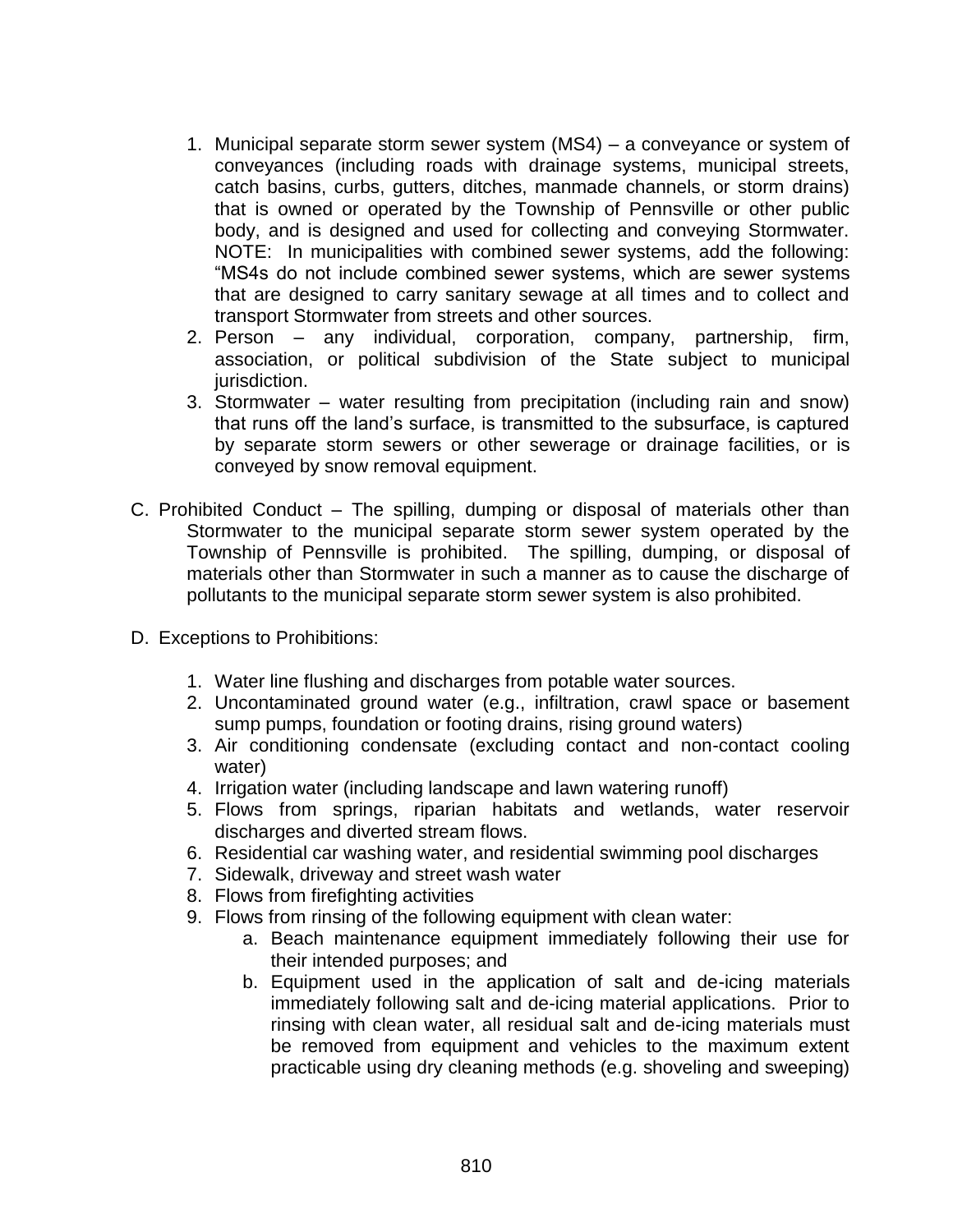Recovered materials are to be returned to storage for reuse or properly discarded.

Rinsing of equipment, as noted in the above situation is limited to exterior, undercarriage, and exposed parts and does not apply to engines or other enclosed machinery.

- E. Enforcement This ordinance shall be enforced by the Township of Pennsville Police Department.
- F. Penalties Any person(s) who continues to be in violation of the provisions of this ordinance, after being duly notified, shall be subject to a fine of not less than five hundred (\$500) dollars – no greater than five thousand (\$5,000) dollars.
- G. Severability Each section, subsection, sentence, clause and phrase of this Ordinance is declared to be an independent section, subsection, sentence, clause or phrase, and the finding or holding of any such portion of this Ordinance found to be unconstitutional, void, or ineffective for any cause, or reason, shall not affect any other portion of this Ordinance.

### **Sec. 8.1-25. CONSTRUCTION SITES; ACCUMULATION OF DEBRIS.**

Any person who is undertaking construction upon any property shall not accumulate debris therefrom upon such property in such a manner that it is likely to be removed onto adjacent property by natural forces.

#### **Sec. 8.1-26. OVERFLOWING DISPOSAL BINS; PROHIBITION.**

Any person having a waste disposal bin upon his property shall not maintain same in a manner to be open or overflowing so as to spill and litter the property.

#### **Sec. 8.1-27. MAINTENANCE OF SIDEWALK AND CURB; OBSTRUCTION OR NUISANCE.**

Any owner, tenant or occupant in charge of any building shall keep and cause to be kept the sidewalk and curb abutting said building free from obstruction and nuisances of every kind including litter and other offensive material.

**Sec. 8.1-28** *Blank*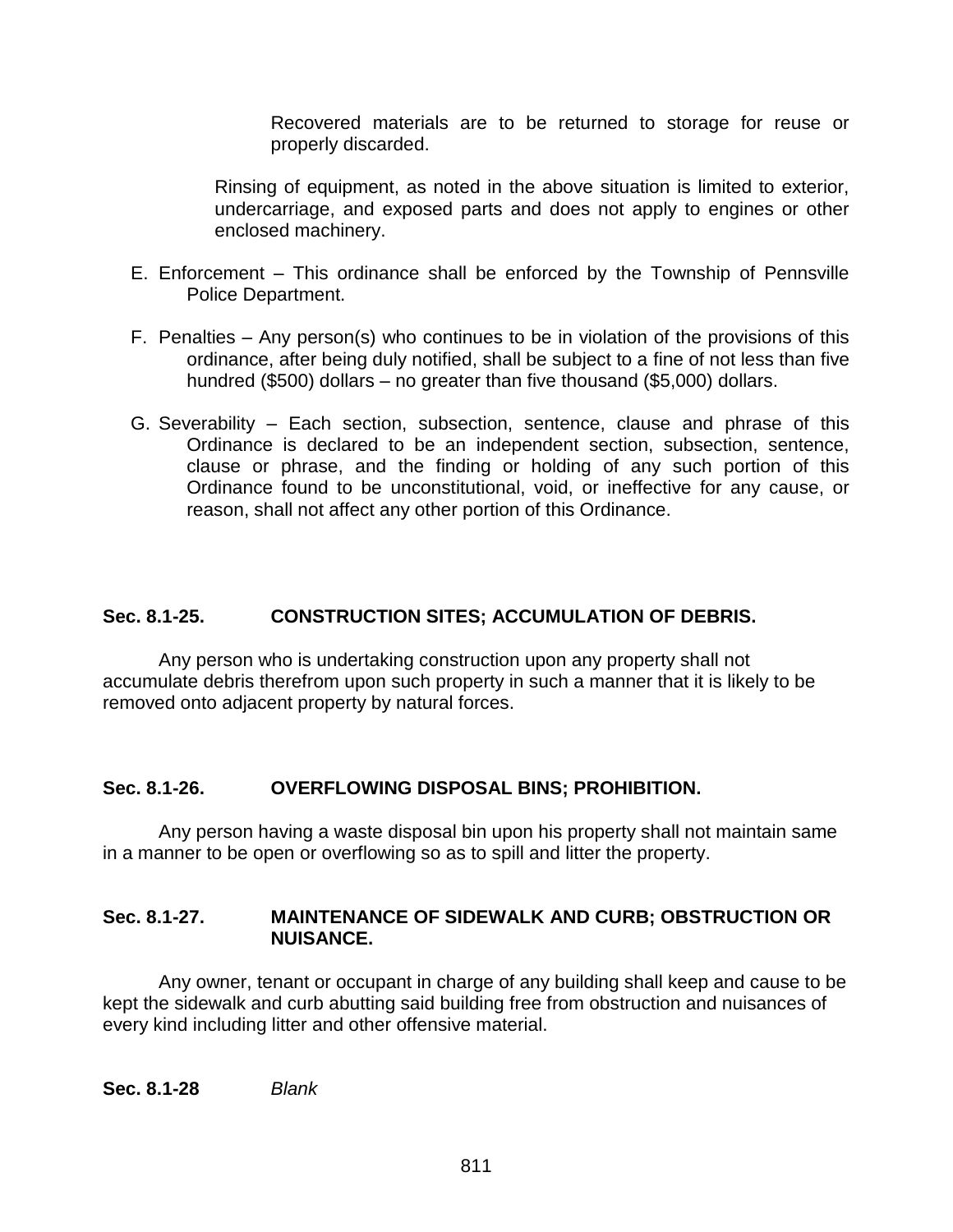#### **Sec. 8.1-29. REGULATION OF USE OF SKATEBOARDS AND SIMILAR DEVICES; PROHIBITION OF PLACE.**

No person shall operate or cause to be operated in any of the following scheduled places within the Township any skateboard, rollerblades, rollerskates or similar devices made for human-powered locomotion, excluding pedicycle type vehicles:

### **SCHEDULE**

| 1. | <b>Public Streets:</b>                                       | North Broadway, Route 49;<br>South Broadway, Route 49;<br>Hook Road;<br>North Broadway, Route 130, Deepwater                                                                                                  |
|----|--------------------------------------------------------------|---------------------------------------------------------------------------------------------------------------------------------------------------------------------------------------------------------------|
| 2. | Public sidewalks:                                            | North Broadway, Route 49;<br>South Broadway, Route 49;                                                                                                                                                        |
| 3. | Semi-Public Area:<br>(Parking, sidewalk<br>& Interior roads) | Pennsville Shopping Center (Acme)<br>Broadway Market Place (Walmart)<br>Cranberry Plaza, (Old Ames)<br>All retail stores/restaurants & Banks                                                                  |
| 4. | Public Parks,<br>Buildings &<br><b>Grounds Facilities</b>    | All locations of the Township, State and Federal Government,<br>Post Office (with the exception if the are located within River-<br>view Beach Park and designated as the Township's "skate"<br>Board park"). |

#### **Sec. 8.1-30. REGULATIONS FOR A CURFEW; PARENTAL RESPONSIBILITY.**

- A. Definitions As used in this article:
	- 1. **"Juvenile"** means an individual who is under the age of 18 years.
	- 2. **"Parent"** means either or both of the natural or adoptive parents who have custody of a juvenile.
	- 3. **"Guardian"** means a person other than a parent to whom custody of the juvenile has been given by court order or who is acting in the place of the parent or is responsible for the care and welfare of the juvenile.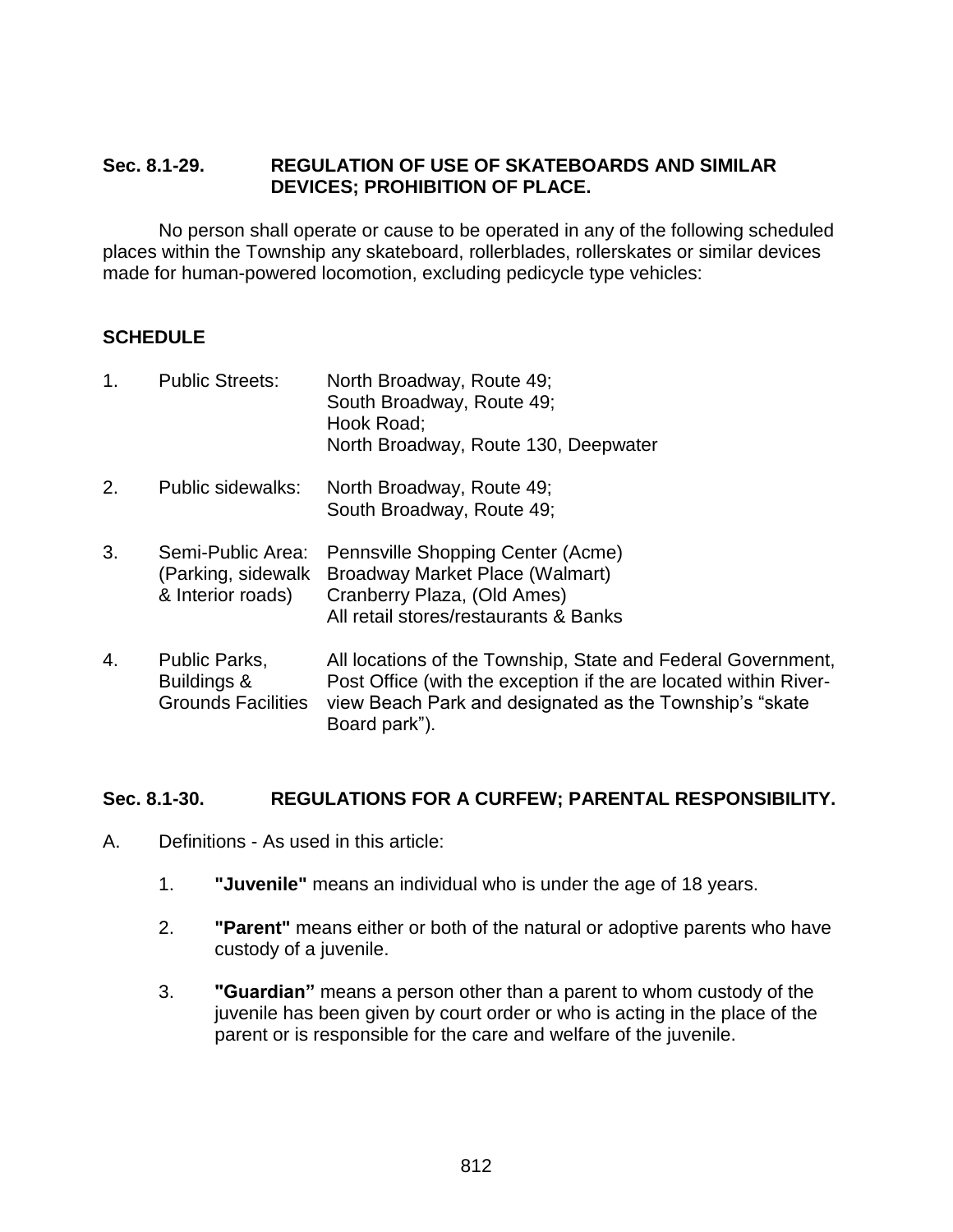- 4. **"Public place"** means any place to which the public has access, including but no limited to a public street, road, thorofare, sidewalk, bridge, alley, plaza, park, recreation or shopping area, public transportation facility, vehicle used for public transportation, parking lot or any other public building, structure or area.
- B. Curfew Prohibition:

It shall be unlawful for any juvenile to be in a public place on Sunday through Thursday and between the hours of 11:00 p.m. and 6:00 a.m. and on Friday and Saturday between the hours of 12:01 a.m. and 6:00 a.m. unless:

- 1. Said juvenile is accompanied by a parent or guardian,
- 2. Said juvenile is engaged in or traveling to or from a business or occupation,
- 3. Said juvenile is involved in a medical emergency,
- 4. Said juvenile is attending an extra-curricular school activity,
- 5. Said juvenile is attending a cultural, educational or social event sponsored by a religious or community based organization.
- C. Permitting or Allowing a Juvenile to Violate the Curfew As Set Forth in Paragraph 8.1-30 Above:

It shall be unlawful for the parent or guardian of a juvenile to permit that, Juvenile to be in a public place in the Township of Pennsville as restricted in Paragraph B above.

D. Detainment:

Every member of the police force of the Township of Pennsville while on duty is hereby authorized to detain any juvenile willfully violating the provisions of this Article until such time as the juvenile can be released into the care and custody of his parent or guardian.

E. Record of Violation:

It shall be the duty of the apprehending officer to make a complete record of the circumstances under which the juvenile was apprehended, which record shall include but not be limited to the name and address of the juvenile, the names and addresses of the juvenile's parents or guardians, and the circumstances surrounding the apprehension of the juvenile, which record shall be filed in the office of the Township of Pennsville Police Department.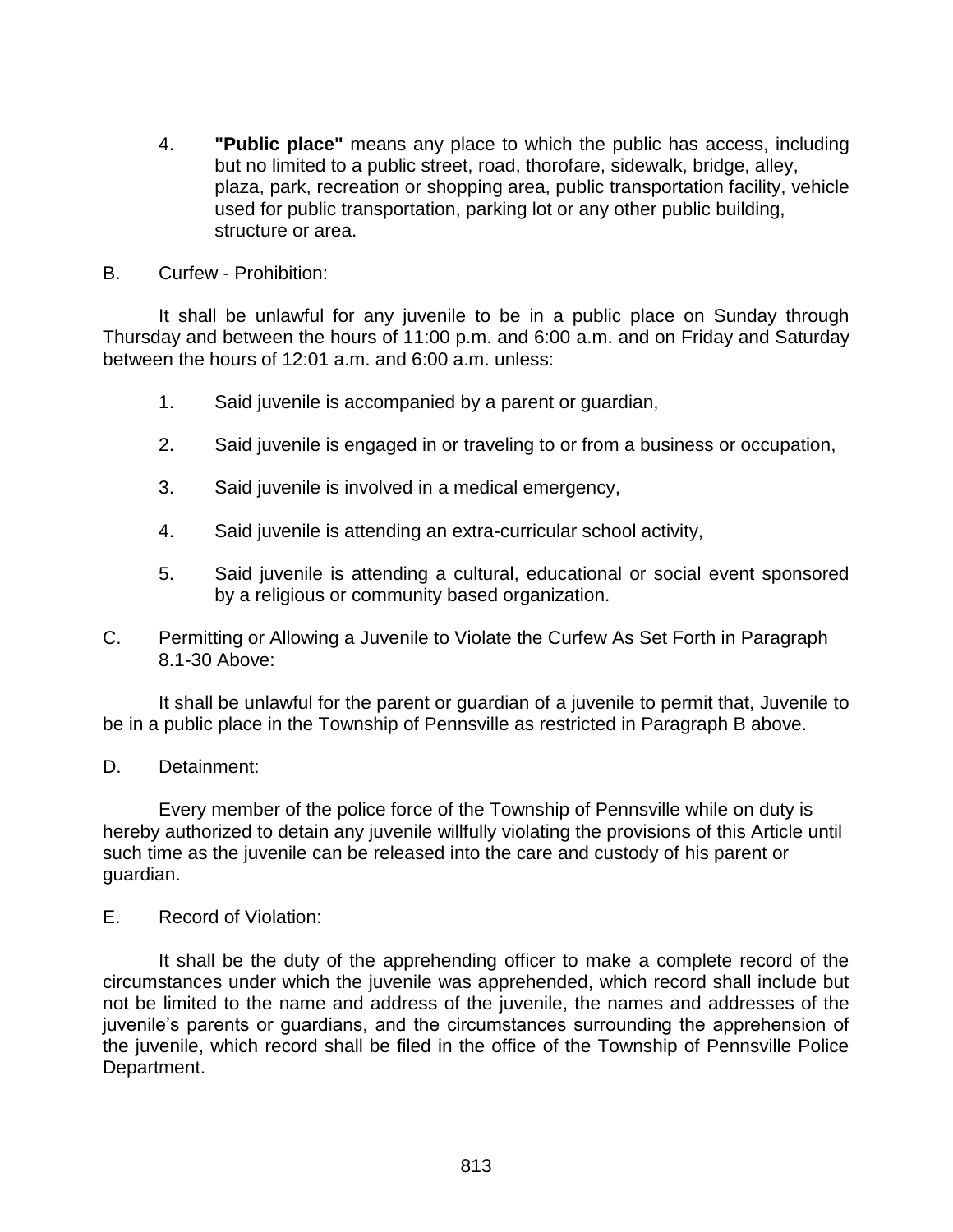### F. Notice of First Offense:

Upon receipt of the report required in the preceding Section, it shall be the duty of the Chief of Police to serve a formal notice upon the parent or guardian of the juvenile that there has been violation of this Article. The notice prescribed shall be captioned "Notice of First Violation Curfew Ordinance" and shall contain all pertinent facts surrounding the incident which led to the juvenile's apprehension. Such notice may be served personally by any member of the Township Pennsville Police Department or mailed by registered letter.

### G. Violation/Penalties:

For a second or subsequent violation of this Ordinance, a violator, in the discretion of the court, shall be required to perform community service and may be subject to a fine of up to \$1.000. If both a juvenile and a juvenile's parent or guardian violates this Ordinance, not only shall they be subject to the fine as set forth above, they shall also be required to perform community service together.

## **8.1-31 Driving on Flooded Streets.**

A. No person shall, within the limits of the Township, drive a motor vehicle through standing water on a flooded street causing the wave created thereby to encroach on private property.

B. If any section or provision of this Ordinance shall be declared by a court of competent jurisdiction to be invalid, such decision shall not effect the validity o this Ordinance as a whole or any part thereof.

C. All Ordinances or parts of Ordinance heretofore adopted and that are inconsistent with the terms and provisions of this Ordinance are hereby repealed to the extent of such inconsistency.

D. This Ordinance shall be effective upon its final passage, adoption and publication in the manner prescribed by law.

### **8.1-32 Wildlife Feeding**

A. Purpose - To prohibit the feeding of unconfined wildlife in any public park or on any other property owned or operated by the Township of Pennsville so as to protect public health safety and welfare, and to prescribe penalties for failure to comply.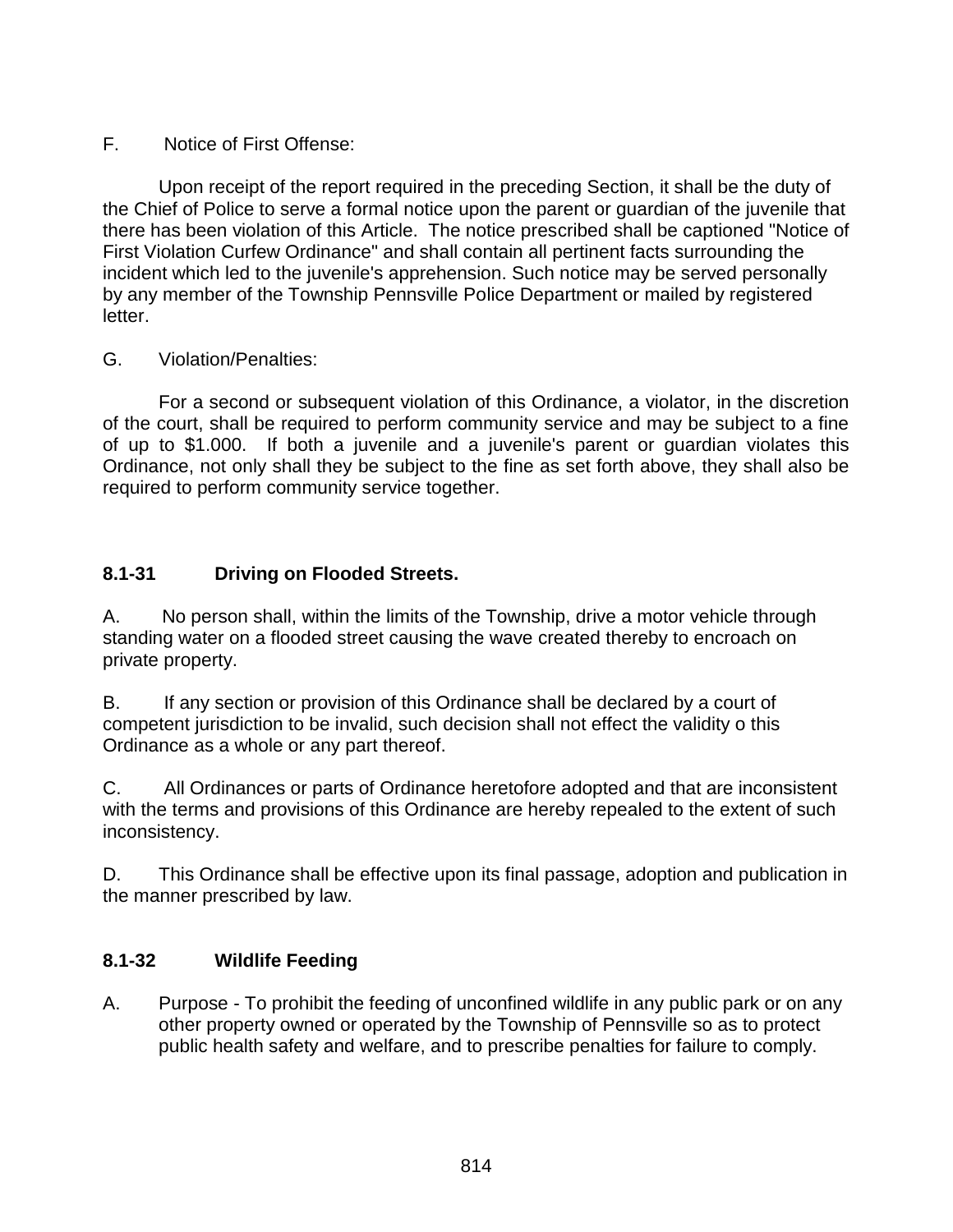- B. Definitions For the purpose of this ordinance, the following terms, phrases, words and their derivation shall have the meanings as stated herein unless their use in the text of this Chapter clearly demonstrates a different meaning. When not inconsistent with the context, words used in the present tense include the future, words used in the plural number include the singular number, and words used in the singular number include the plural number. The word "shall" is always mandatory and not merely directory.
	- 1. Feed To give, place, expose, deposit, distribute or scatter any edible material with the intention of feeding, attracting or enticing wildlife. Feeding does not include baiting in the legal taking of fish and/or game.
	- 2. Person any individual, corporation, company, partnership, firm, association, or political subdivision of the State of New Jersey subject to municipal jurisdiction.
	- 3. Wildlife all animals that are neither human nor domesticated.
- C. Prohibited Conduct No person shall feed, in any public park or on any other property owned or operated by the Township of Pennsville any wildlife, excluding confined wildlife (for example, wildlife confined in zoos, parks or rehabilitation centers, or unconfined wildlife at environmental education centers, or feral cats as part of an approved Trap-Neuter-Release program)
- D. Enforcement This ordinance shall be enforced by the Township of Pennsville Police Department. Any person found to be in violation of this ordinance shall be ordered to cease the feeding immediately.
- E. Violations and Penalties Any person(s) who is found to be in violation of the provisions of this ordinance shall be subject to a fine of not less than one hundred (\$100) dollars – no greater than five hundred (\$500) dollars.
- F. Severability Each section, subsection, sentence, clause and phrase of this ordinance is declared to be an independent section, subsection, sentence, clause and phrase, and the finding or holding of any such portion of this ordinance to be unconstitutional, void or ineffective for any cause, or reason, shall not affect any other portion of this ordinance.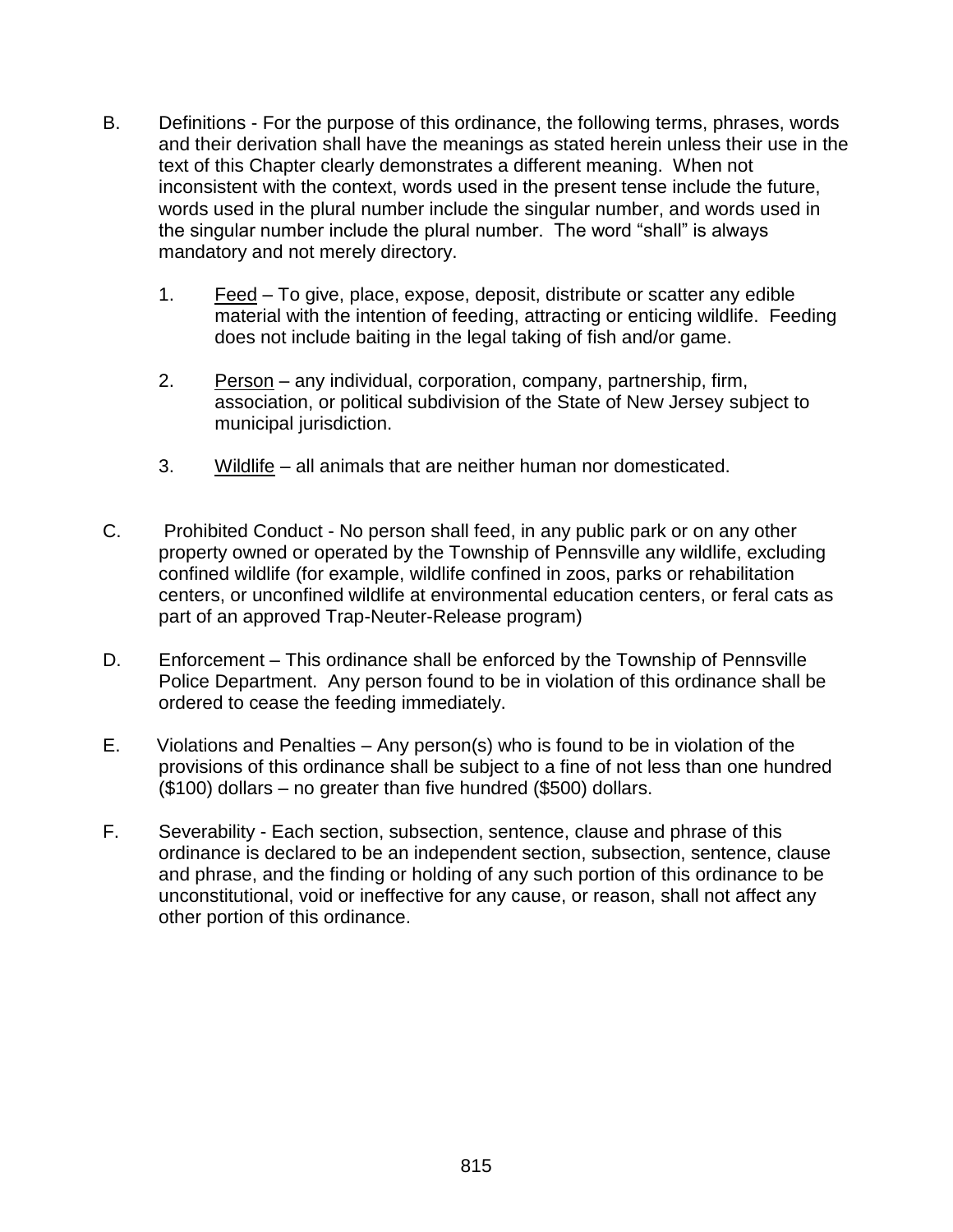### **Sec. 8.1-33 PETS AND SMOKING**

No Person shall permit a pet that they own or which is under their control from going upon Township owned or leased athletic fields/complexes, and, in addition, no person shall permitted to smoke on said athletic fields/complexes. (Soccer complexes located on Wingate Drive, Babe Ruth and Midget Football complex located between Tufts Road and Industrial Park Road, and Little League complex located on Churchlanding Road)

### **Sec. 8.1-34 CIGARETTE VENDING MACHINES**

- A. In view of the indiscriminate sales of cigarettes to minors by automatic vending machines, all cigarette vending machines are hereby prohibited in the Township of Pennsville, except in those areas of establishments licensed to sell alcoholic beverages where such beverages are dispensed across what is commonly known as a "bar".
- B. Penalty Any person owning, operating, renting or permitting the use of a cigarette vending machine on premises under his or her control shall be subject to a fine of \$250.00. Each day on which such a machine is owned, operated, rented or permitted on the premises shall result in an additional fine.

**\_\_\_\_\_\_\_\_\_\_\_\_\_\_**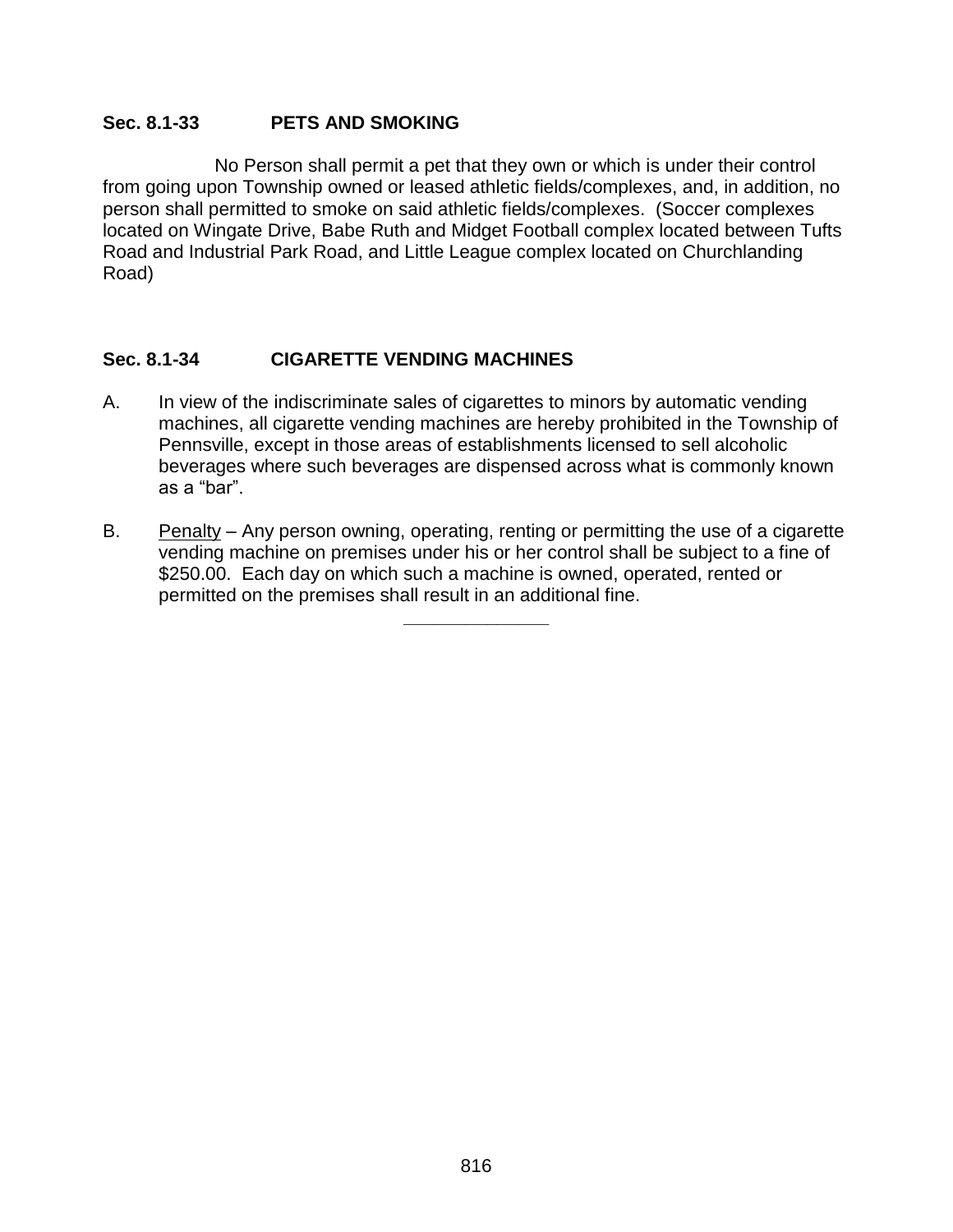### **ARTICLE 2**. **REGULATING CONDUCT OF PERSONS IN PUBLIC PARKS, PLAYGROUNDS AND RECREATION AREAS OF THE TOWNSHIP AND THE USE OF SAID AREAS**

### **Sec. 8.2-1. REGULATIONS.**

The regulations as set forth in this Article and Schedule A below shall regulate the conduct of persons as individuals or as groups of persons and govern their use of same while in or upon any of the parks, playgrounds or recreation areas of the Township.

### **Sec. 8.2-2. USE**

The use of Township public parks, playgrounds and recreation areas shall be limited to individuals or groups of person engaged in non-profit activities; and said use shall be subject to the prior right of use by the Township Recreation Council or their designated representatives while engaged in the actual conduct of its established and approved recreation programs. Notwithstanding the provisions of this paragraph, individuals or groups of persons engaged in non-profit activities may engage the services of for profit entities for the purpose of fund raising activities.

### **Sec. 8.2-3. APPLICATION FOR USE BY GROUPS OF PERSONS.**

The use of said lands and areas by non-profit groups of persons twenty-five (25) or more in number shall first require the making of a written application to the Township Committee to secure the right of use of said premises.

Said application shall be made at least three (3) weeks in advance of the intended date of usage upon the prescribed application form provided for such purpose by the Township.

The application which shall be prepared by the Recreation Department Director shall require the applicant to submit the following:

- A. Name and address of applicant.
- B. Nature of the group applicant.
- C. Purpose of use intended.
- D. Time and extent of facility requested.
- E. Estimated number of persons intended to participate in the use.
- F. Whether intended use violates any of the regulations set forth in Schedule "A" of this Article.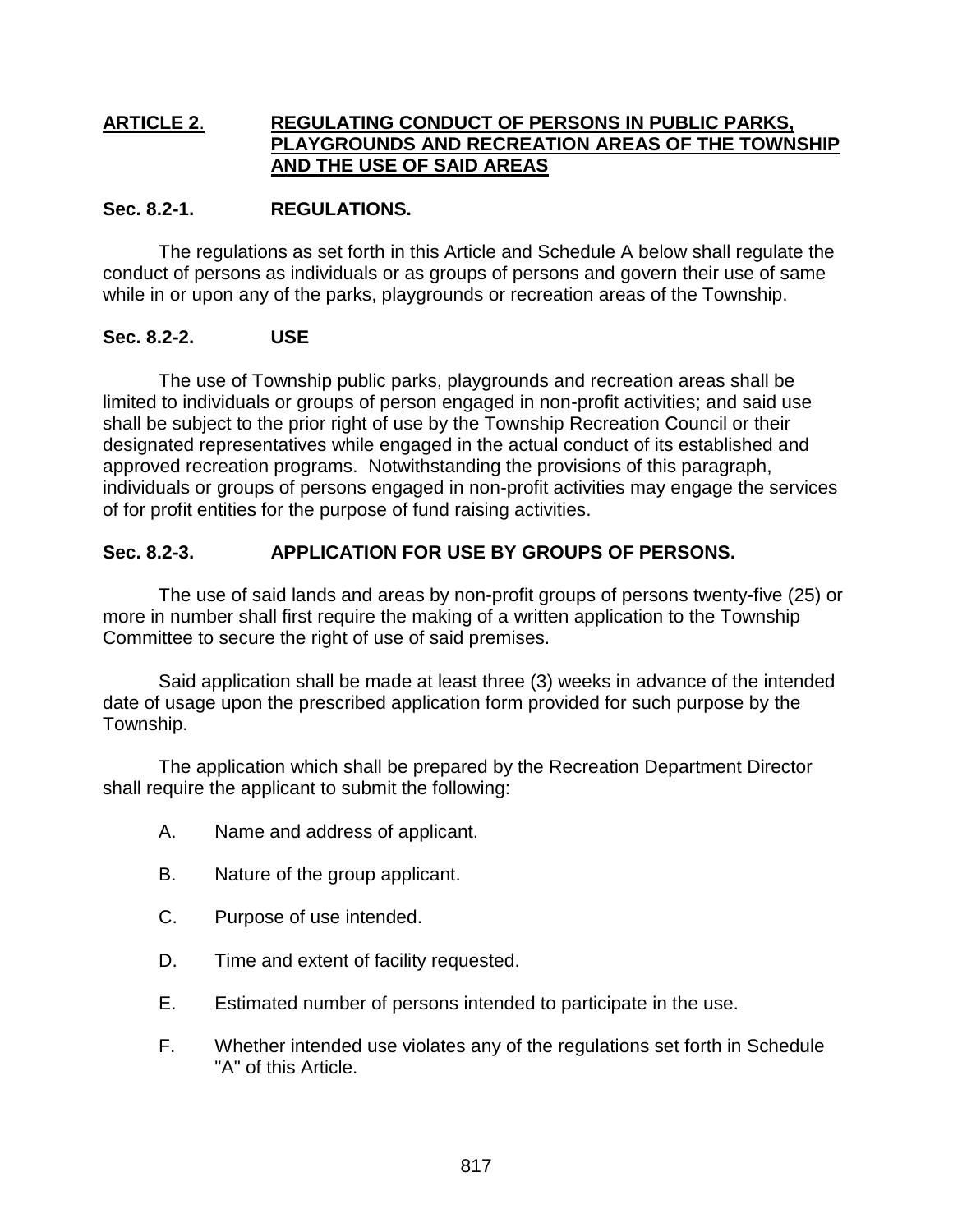- G. Name of individual who will be responsible for the groups use.
- H. Plan of applicant for security, cleaning and maintenance of premises and insurance to protect the Township from liability.
- I. The number of hours that the applicant will utilize the park facilities, not including event preparation or downtime. (Example: Circus may spend hours assembling event which remain in the park facility overnight – however, only be open for business between fixed hours. It is those fixed hours which shall be used to determine the charges per the fee schedule set forth below.

### **Sec. 8.2-4 APPROVAL OF APPLICATION**

The Township Committee shall consider the content of the application and issue its resolution for approval unless it appears that any of the following conclusions should be drawn:

- A. Violates any of the regulations of Schedule "A".
- B. Violates other law or regulation to constitute unlawful use or conduct.
- C. Fails to provide adequate security, cleaning and maintenance of premises or protection of Township for liability.
- D. Would create overcrowding of premises or unreasonable congestion of traffic.
- E. Would interfere with public protection or welfare of other persons or property.
- F. Would create excessive noise or other interference with the scheduled recreation program, other users of the premises or other persons of surrounding premises.
- G. Use is requested for a recognized public holiday.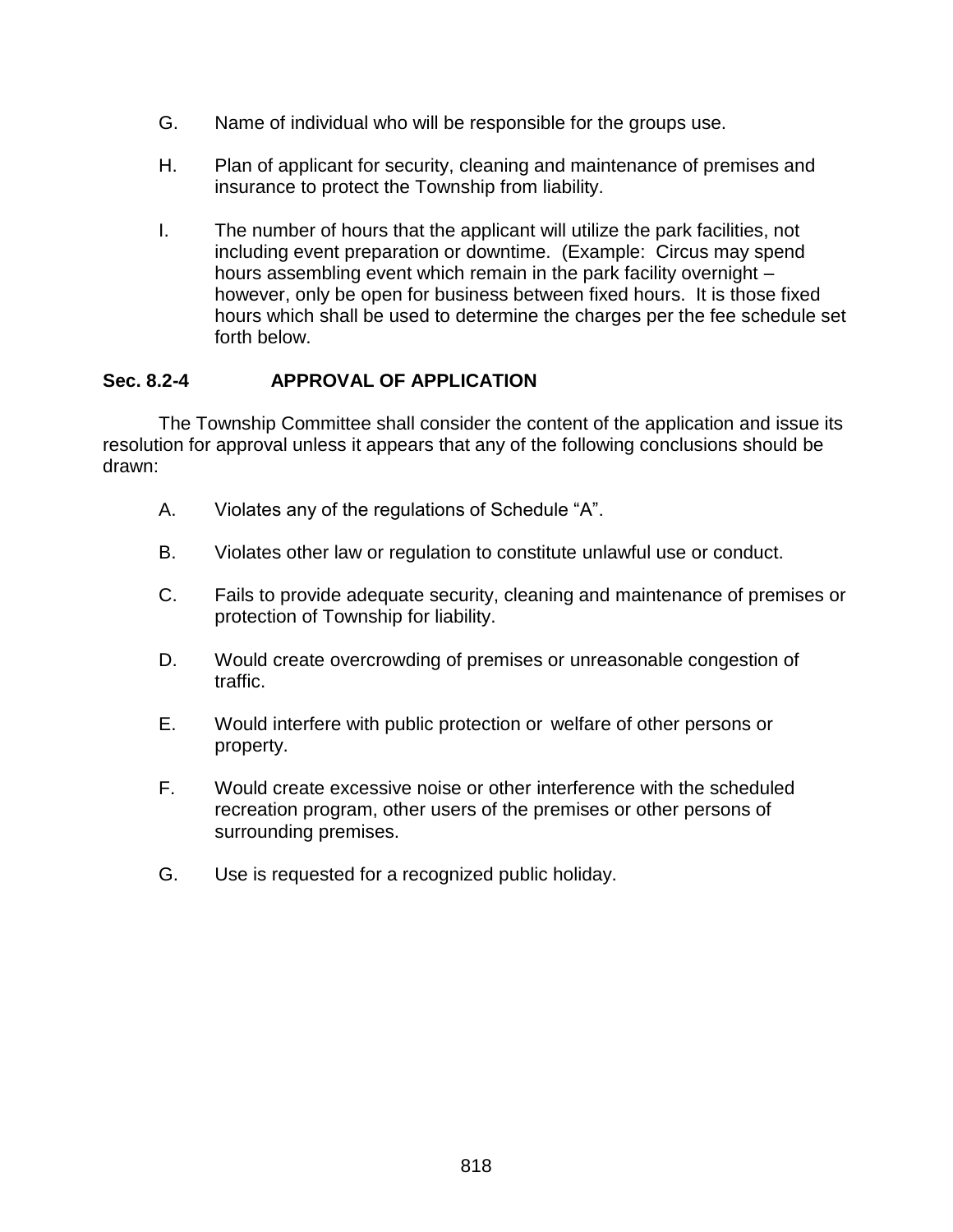#### **Sec. 8.2-5. TERMINATION OF USE; FAILURE TO COMPLY WITH CONDITIONS.**

In the event a use is approved and it shall appear that such use is being conducted contrary to the application made or approval granted, such use shall immediately become void and be terminated by the applicant upon notice being given by the Township's authorized representative. Failure to terminate upon such notice shall constitute a violation of this Ordinance; or if such notice requires removal of the persons causing or performing such unauthorized conduct of use, and there is failure to remove from the premises, such failure shall also be a violation hereof.

In the event a use is approved containing conditions of performance by the applicant, and there is a failure to comply with such condition, such failure shall be a violation hereof.

### **Sec. 8.2-6. PROPER AUTHORITY.**

The term **"proper authority"** in these regulations shall mean the Township Committee or its empowered designee by delegation of authority, which delegation may be by resolution of the Township Committee.

The Township Committee may also, from time to time, adopt resolutions providing for special provisions of temporary nature relating to the use of any specifically mentioned area of such lands and providing for therein special conditions of usage and regulation during such usage; notwithstanding that such special temporary provisions may be inconsistent with any of the regulations set forth in Schedule A. The resolution so adopted shall set forth specifically the area included, the special conditions of usage and the duration of the temporary period permitted.

### **Sec. 8.2-7. PENALTY.**

Any person who shall violate, aid, abet or be accessory to any violation hereof shall, upon conviction thereof before the Municipal Court, be subject to the general penalty prescribed in Section 1.1-6.

#### **Sec. 8.2-8 FEE SCHEDULE**

Fees, escrows and associated costs to be borne by applicant shall be determined from time to time by the Township Committee by duly adopted resolution, and set forth on a schedule lettered as B, which schedule shall become, upon adoption of the resolution a part of this Ordinance. The Schedule is on file and available in the Recreation Office.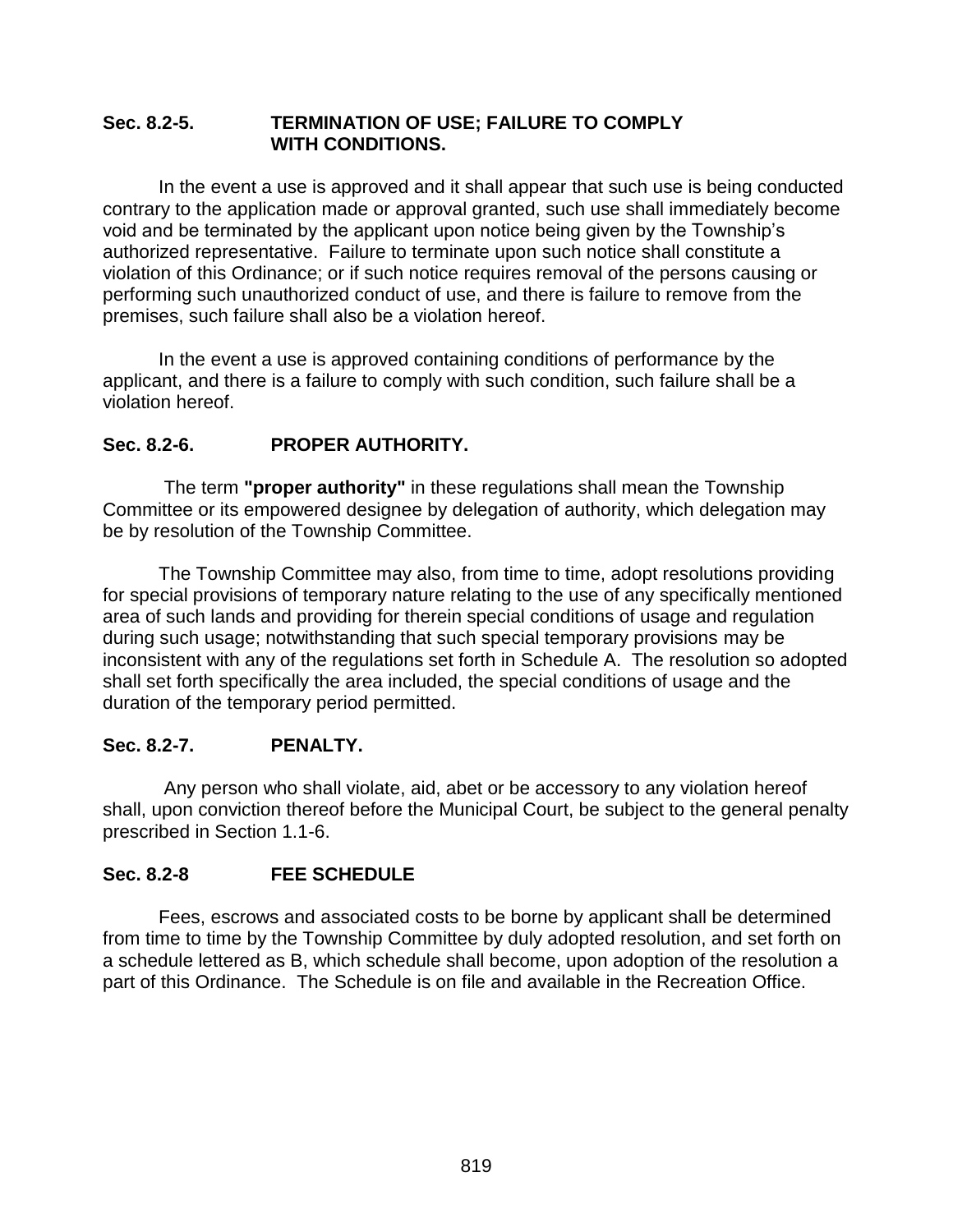### **S-C-H-E-D-U-L-E A**

No person or group of persons, while in or upon any public park, playground or recreation area of the Township, shall:

- A. Be in or upon any public park, playground or recreation area for any purpose during the hours of closing for said areas as established by Resolution of the Township Committee, except authorized persons while in the performance of official duties.
- B. Damage, deface, injure, destroy, displace or remove any buildings, tables, benches, fireplaces, pavings, signs, notices, monuments, trees, shrubs, plants, stakes, boundary markers, utilities, or other structures or equipment, facilities or appurtenances whatsoever, unless in the maintenance of said property by authorized personnel.
- C. Construct or erect any tent, building or other structure of whatever kind, whether permanent or temporary, or run or string line wires or other line upon or across such lands, unless upon special written permission issued by the Township Committee.
- D. Hunt, pursue, shoot, harm, trap or kill any animal or wildlife found upon such lands.
- E. Throw, discharge or otherwise place in the waters of any pond or other body of water in or adjacent to any such lands or any tributary storm sewer or drain flowing into such waters, any substances, matter or thing, which may pollute or otherwise interfere with such waters.
- F. Bring in or dump upon, deposit or leave upon any bottles, broken glass, trash, garbage or other refuse, except in connection with the proper use of the property and placed in the proper receptacles where provided for such matters; and where receptacles are not provided, such matters shall be carried away by the person responsible for its presence and properly disposed of elsewhere.
- G. Drive or park any vehicle on any area except the roadways or parking area provided, or such areas as may be specifically designated as temporary areas by proper authority; and in accordance with the instructions of any authorized attendant who may be present.
- H. Leave a vehicle or bicycle standing or parked thereon in any area during hours when the property is otherwise closed.
- I. Operate a vehicle or bicycle in a careless manner.
- J. Swim, bathe or wade in any waters in or adjacent to any such lands, except in such places as are provided therefor, and in compliance with regulations.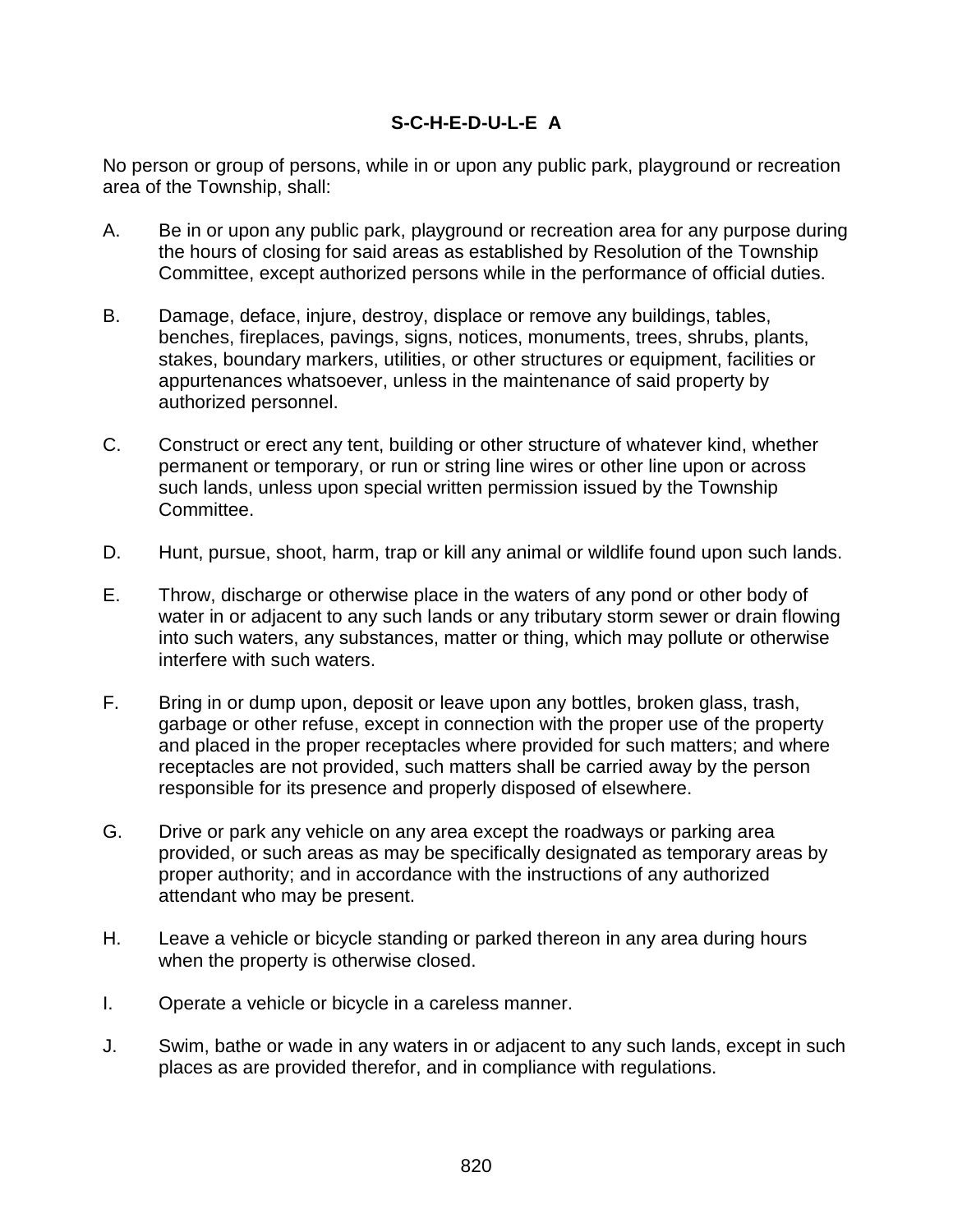- K. Dress or undress on any beach or in any vehicle or other place, except in such places as may be provided for that purpose.
- L. Bring into or operate any boat or other water craft upon any waters, except at places designated for boating by proper authority and in accordance with applicable regulations.
- M. Launch, dock or operate any boat from any area during the hours when such lands are closed.
- N. Fish in any waters or from any area restricted therefrom by proper authority.
- O. No person shall carry or possess firearms of any description, bow and arrows, or other forms of weapons or trapping device inimical to wildlife or dangerous to human safety. Shooting into such land areas from beyond their bounds is prohibited.
- P. Picnic or lunch in a place other than those designated for that purpose, or unduly delay or prevent the use of such permitted areas by others.
- Q. Create a fire except in connection with food preparation in approved fireplaces or receptacles designed or provided for such purpose; nor leave a picnic area before the fire is completely extinguished and all trash removed or placed in disposal receptacles provided. If no receptacle is available, then such trash shall be carried away by the user to be properly disposed of elsewhere.
- R. Set up a tent, shelter or other temporary device or vehicle for overnight camping, nor leave any structure or vehicle that could be used for such purpose thereon during closing hours.
- S. Play any game involving the throwing or flying of objects, except in areas provided for such forms of recreation.
- T. Bring or ride upon a horse, except in areas where permitted by proper authority, nor allow to graze or go unattended.
- U. Be in a park or recreation area while intoxicated from alcoholic beverages; or, in the case of the area of Riverview Beach Park, possess or consume any alcoholic beverages; or, in the case of the areas designated as Park along the Delaware River as appears on the Maps of Penn Beach, possess any alcoholic beverages in an open container.
- V. Enter upon any area posted as "closed to the public" nor use any area in violation of other posted notice.
- W. Gamble or participate in any similar illegal activity.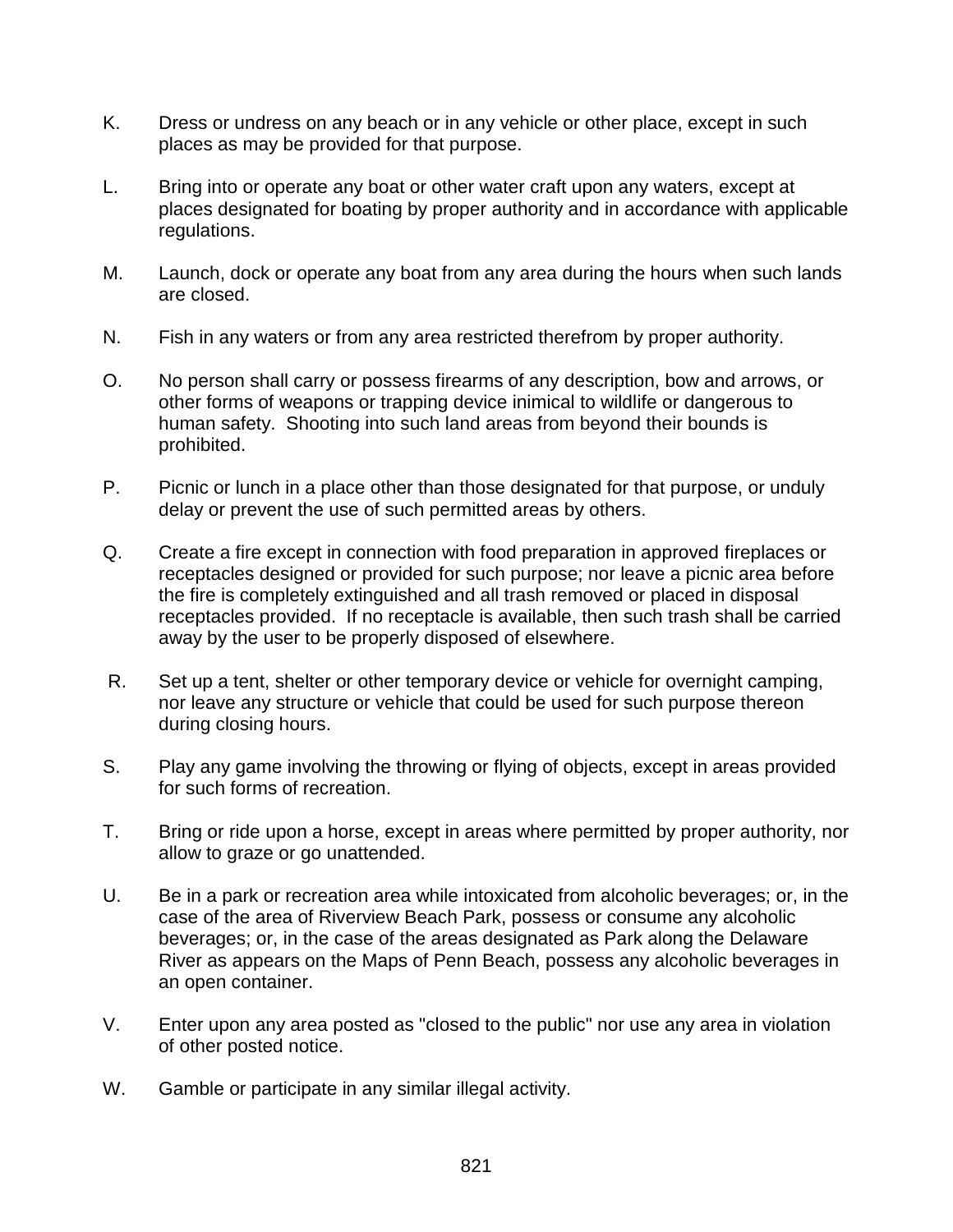- X. Enter upon the ice of any pond or water area, except such areas as are designated as skating areas and further provided that a safety signal is displayed for the use of such areas.
- Y. Engage in threatening, abusive, insulting or indecent language, fighting, or gage in any disorderly conduct tending to breach the public peace.
- Z. Expose or offer for sale any article or merchandise; place any stand, cart or vehicle for the transportation, sale or display of any such article or merchandise. Exception is hereby made in connection with special events authorized by proper authority.
- AA, Post or otherwise place any sign, placard or advertisement whatever, unless authorized by proper authority.
- BB. Use said lands in any manner so as to deny, obstruct or interfere with the prior right of use by the Township Recreation Council while engaged in the actual conduct of its established and approved recreational programs.
- CC. Notwithstanding the provision of Chapter 5 of this Code, bring a dog upon such lands unless the dog is and remains on leash during the time such person and dog remain there; and further, during such time such person or group of persons shall not allow, permit or suffer said dog to soil defile, defecate on or deposit excrement or feces upon any such place; provided any such person or persons shall not be considered in violation of this paragraph if he, she or they shall immediately thereafter remove all of such excrement, feces or soiling or defiling material, and dispose of same in a sealed non-leaking container at a location designated for such disposal; and, if no place is so designated, then at a private location belonging to or provided by the disposing person or persons.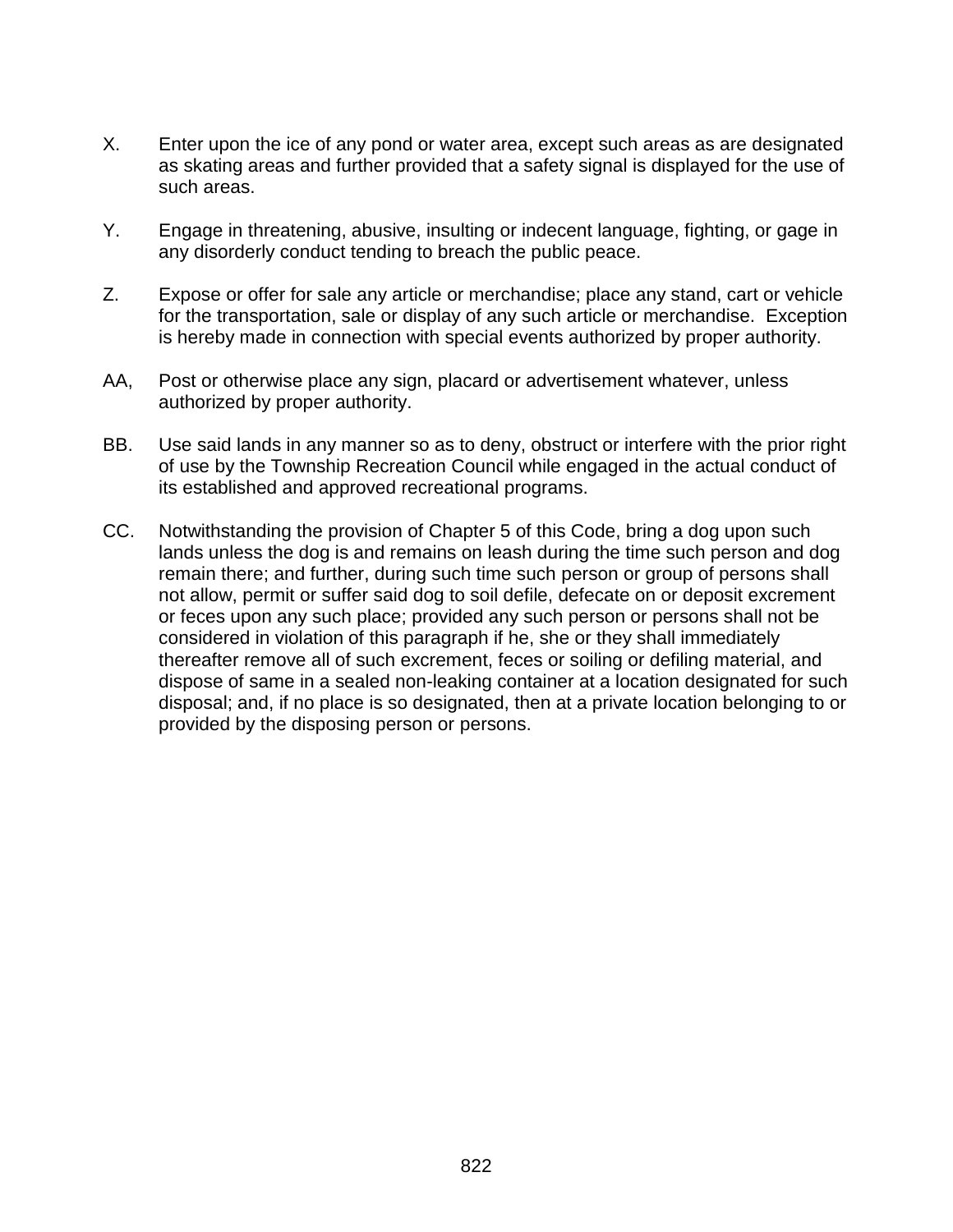### **ARTICLE 3. NUISANCE PROHIBITED**

### **Sec. 8.3-1. NUISANCE PROHIBITED .**

It shall be unlawful for a person or entity to make, continue or cause to be made or continued any loud, unnecessary or unusual noise or any noise which does or is likely to annoy, disturb, injure or endanger the comfort, repose, health, peace or safety of others. Specifically exempted hereunder is noise presumed not to be a nuisance pursuant to the Right to Farm Act, NJSA 4:1C-1, etc. This ordinance mirrors the municipal nuisance ordinance which was reviewed and found to be enforceable by the New Jersey Superior Court, Appellate Division, in *State v Clarksburn Inn, 275 Super 624 (AppDiv. 2005).*

### **Sec. 8.3-2. DEFINITION OF NUISANCE IN THE FORM OF NOISE.**

Without intending to limit the generality of Sec. 8.3-1, the following acts are hereby declared to be examples of loud, disturbing and unnecessary noise in violation of this section:

- A. **"Radios, Televisions, Phonographs"**: The playing, use or operation of any radio receiving set, television, musical instrument, phonograph, or other machine or device for the producing or reproducing of sound in such manner as to disturb the peace, quiet and comfort of neighboring inhabitants or with louder volume than is necessary for convenient hearing for persons who are in the room, vehicle or chamber in which the machine or device is operated and who are voluntary listeners. The operation of such a set, instrument, phonograph, machine or device so that it is clearly audible at a distance of one hundred (100) feet from the building, structure or vehicle in which it is located shall be prima facie evidence of a violation of this section.
- B. **"Yelling, Shouting"**: Yelling, shouting, hooting, whistling or singing on the public streets, particularly between the hours of 11:00 p.m. and 7:00 a.m., or at any time or place, which annoys or disturbs the quiet, comfort or repose of persons in any office, dwelling, hotel, motel or other type of residence or of any persons in the vicinity.
- C. **"Animals, Birds"**: The keeping of animals or birds which by causing frequent or long-continued noise disturbs the comfort or repose of any person in the vicinity, but nothing herein contained is intended to apply to a dog pound or kennel licenses in accordance with Chapter 5 of the Township Ordinances.
- D. **"Horns"**: The sounding of a horn or warning device on an automobile, motorcycle, bus or other vehicle except when required by law, or when necessary to give timely warning of the approach of the vehicle, or a warning of impending danger to persons driving other vehicles or to person on the street. No person shall sound a horn or warning device on an automobile, motorcycle,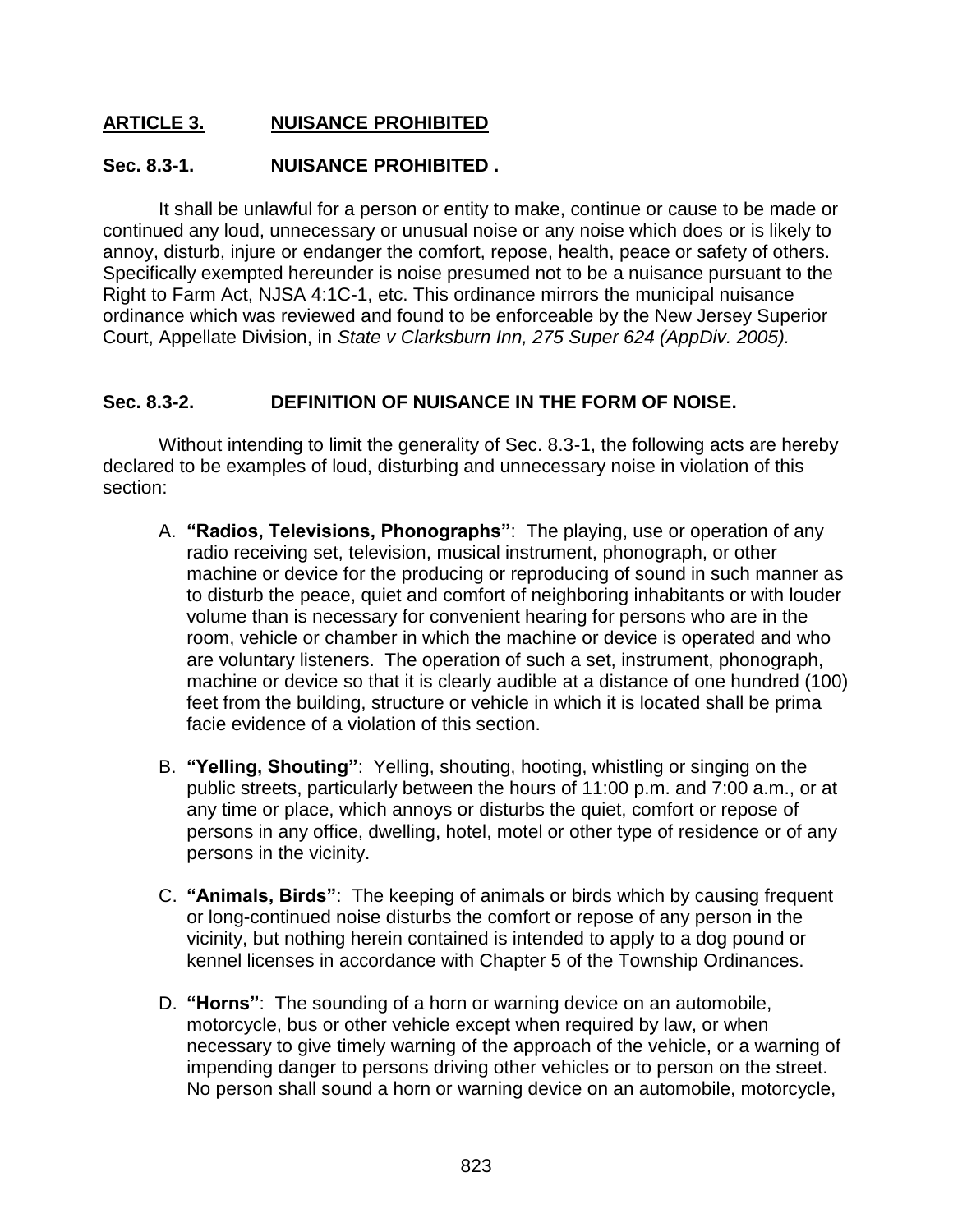bus or other vehicle which emits an unreasonably loud or harsh sound, or for an unnecessary or unreasonable period of time.

#### **Sec. 8.3-3. PENALTY.**

Any person or entity violating any provision of this section shall, upon conviction thereof, be subject to the penalties set forth in Section 1.1-6.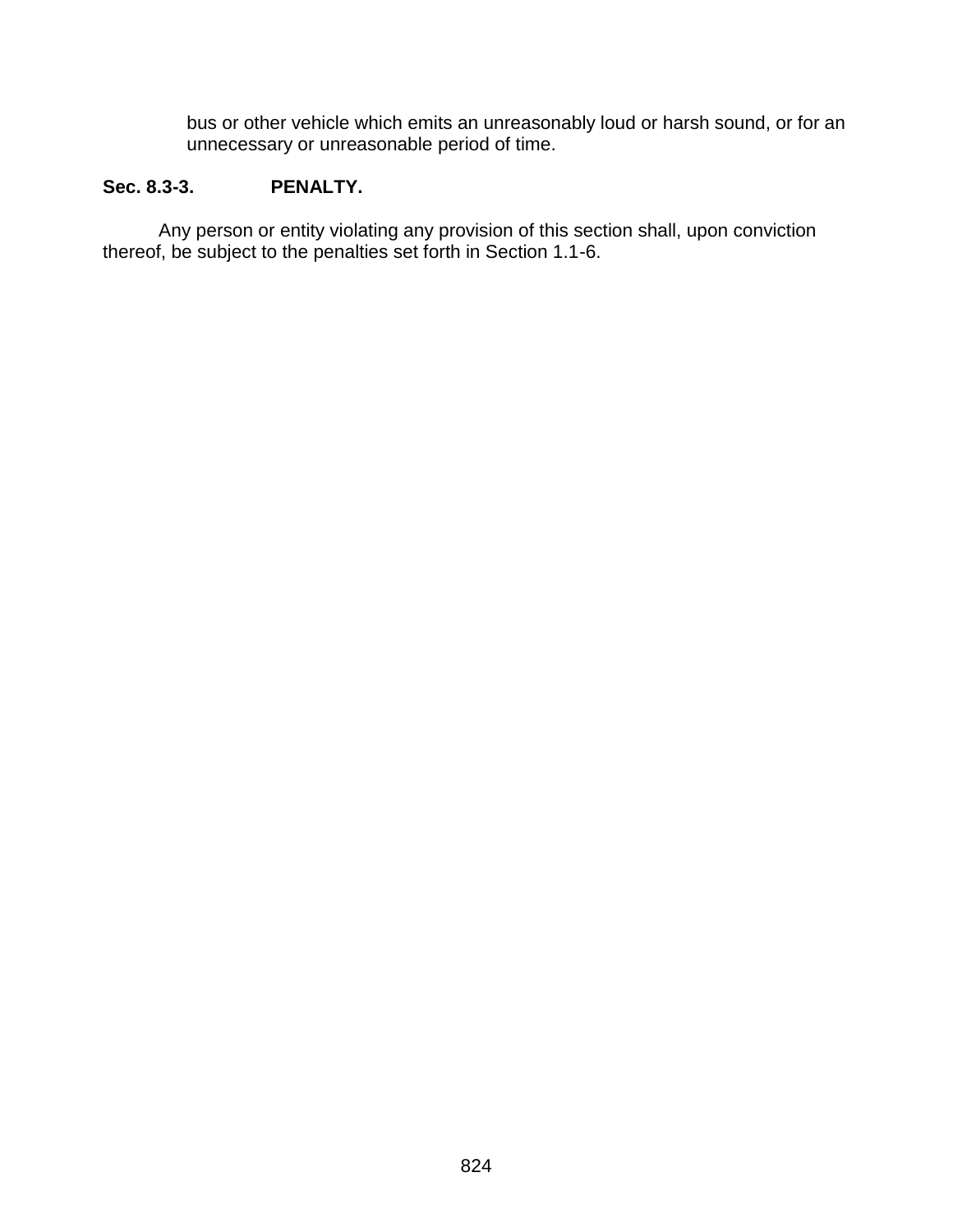### **ARTICLE 4. REGULATING SECURITY IN THE TOWNSHIP'S MUNICIPAL BUILDING**

### **Sec. 8.4-1. METAL DETECTOR**

The Pennsville Police Department shall be responsible for the installation and maintenance of a metal detector at the entrance of the Pennsville Municipal Building.

### **Sec. 8.4-2 SIGNS**

The Pennsville Police Department shall be responsible for the placement of appropriate signs regulating the use of the device as set forth above.

### **Sec. 8.4-3 POLICY AND PROCEDURE**

The policies and procedures as prepared by the Pennsville Police Department are hereby adopted by the Township Committee, a copy of which policies and procedures are available for review in the Police Department and the Office of the Township Clerk.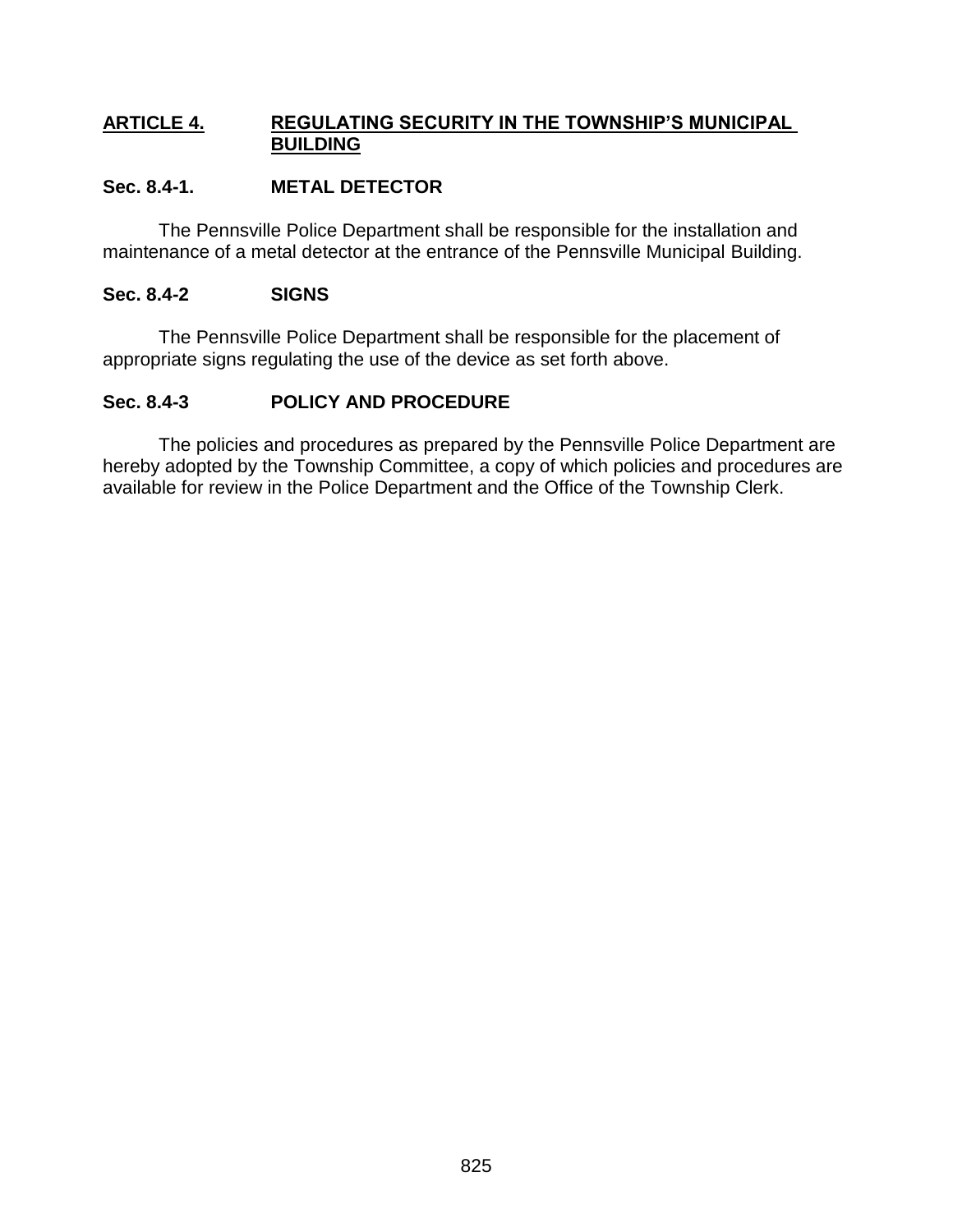## **ARTICLE 5**

*Left Blank*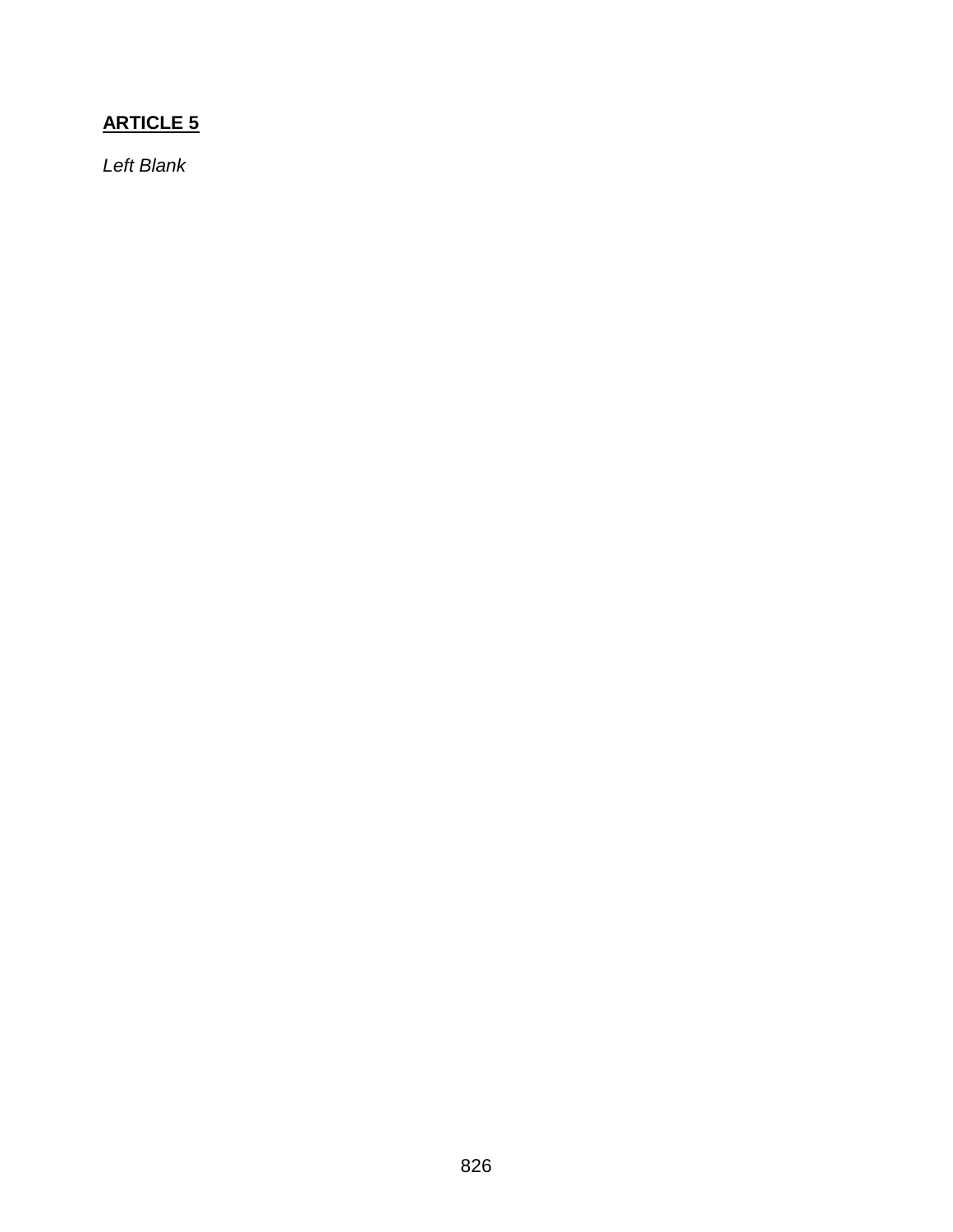### **ARTICLE 6 FALSE ALARMS**

### **Sec. 8.6-1 DEFINITIONS**

As used in this article, the following terms shall have the meanings indicated:

- A. Act of God: An electrical storm, lightening or other power fluctuation or power surge beyond the control of the alarm system owner.
- B. Automatic Alarm Device: Any alarm system which communicates or transmits alarms or pre-recorded messages of fire, smoke, flood or other peril as a result of the activation of the alarm system.
- C. False Alarm: Means the activation of any fire alarm system which results in a response by the Fire Department and which is caused by the negligence or intentional misuse of the fire alarm system by the owner, its employees, agents, or any other activation of a fire alarm system not cause by heat, smoke or fire, exclusive of a nuisance fire alarm.
- D. Nuisance Fire Alarm: Means the activation of any fire alarm system which results in a response by the Fire Department, caused by mechanical failure, malfunction, improper installation, smoke or steam from cooking, lack of proper maintenance or any other response for which the Fire Department personnel are unable to determine the apparent cause of the alarm activation.
- E. Person: Any person, firm, partnership or corporation.
- F. Property Owner: Any individual, entity, corporation, tenant or other person having a legal interest in a property having an alarm system.

### **Sec. 8.6-2 FALSE AND NUISANCE ALARMS UNLAWFUL**

It shall be unlawful for a property owner to have more than three (3) false alarms at any one location during any one calendar year. (This Ordinance is not intended to apply to the owners of multiple family dwelling units but rather the tenants who reside therein unless aid units are unoccupied.)

### **Sec. 8.6-3 VIOLATIONS AND PENALTIES**

A. For fire alarms the Township of Pennsville Fire Code Official or an individual whom he/she shall so designate (Fire Chief or other appropriate individual) will issue a false fire alarm warning form for all false and nuisance alarms to the person on location representing the business. There shall be a fine as indicated below to be paid by the owner of the business located upon the premises where the alarm is situated beginning with the fourth  $(4<sup>th</sup>)$  and each subsequent false alarm thereafter in any calendar year.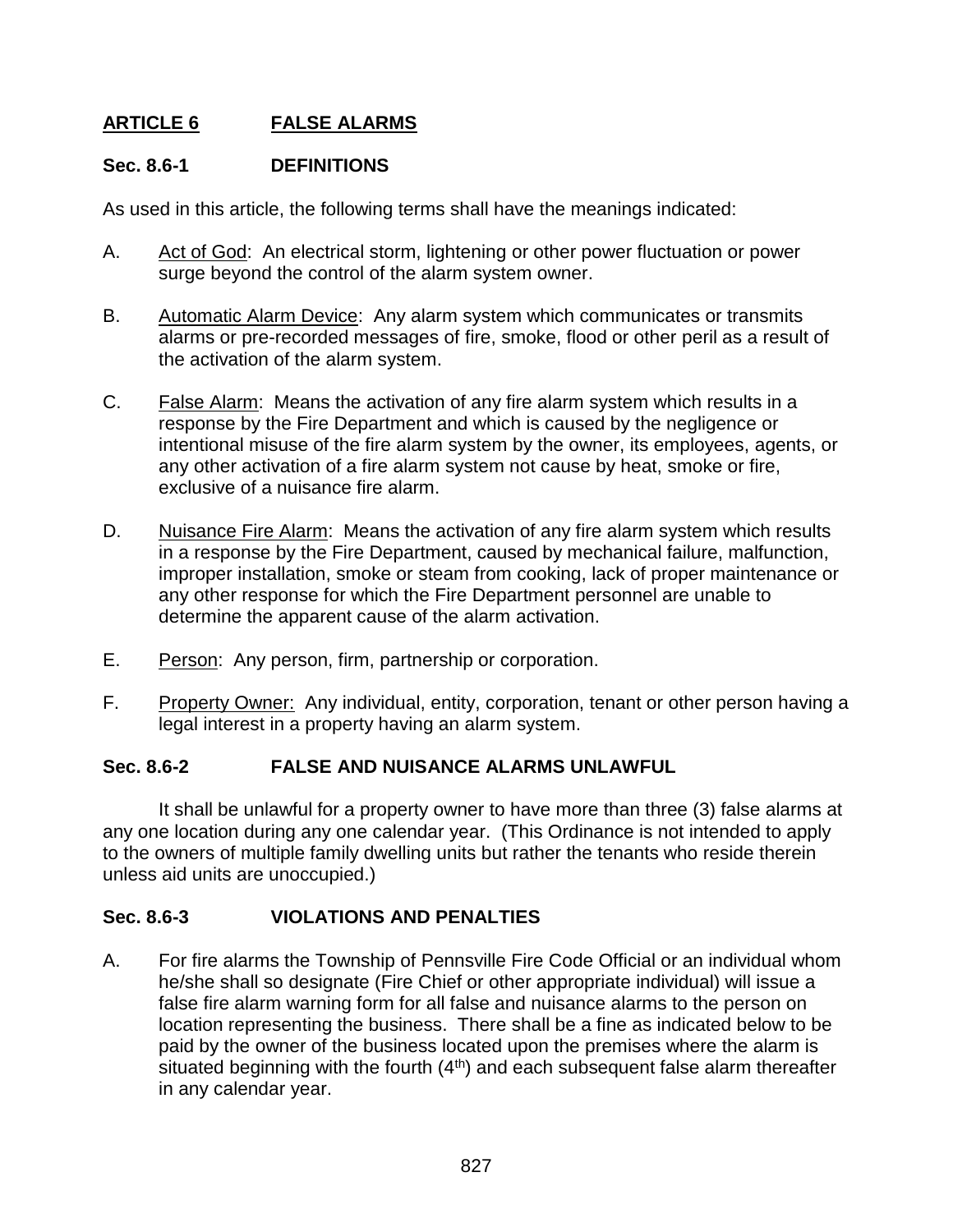- B. A record of same shall be kept on file for all fire alarms in the Office of the Fire Code Official and also on file with the Pennsville and Deepwater Fire Departments.
- C. The Pennsville Fire Code Official, or an individual who he/she shall so designate (Fire Chief or other appropriate individual), shall issue a warning to a property owner for the first through third violation of this ordinance, then thereafter the Fire Code Official shall sign a complaint, naming the property owner as a defendant, which complaint shall be heard by the Pennsville Municipal Court.
- D. In the event of an automatic alarm activation determined to be caused by an "act of God" by the Pennsville Fire Code Official or an individual whom he/she shall so designate (Fire Chief or other appropriate individual) shall not be considered a violation of this Ordinance.
- E. Violation and penalties for fire alarms:

| (1) | First through three               | No fine  |
|-----|-----------------------------------|----------|
| (2) | On the fourth alarm a penalty of  | \$250.00 |
| (3) | On the fifth alarm a penalty of   | \$300.00 |
| (4) | On the sixth alarm a penalty of   | \$400.00 |
| (5) | On the seventh alarm a penalty of | \$500.00 |
| (6) | Any alarm thereafter a penalty of | \$500.00 |

#### **Sec. 8.6-4 EXCEPTIONS**

The provisions of this Article shall not apply to the general alerting alarms that may be used by fire companies, ambulance squads or other municipal agencies to summon response of their members. The provisions of this Article shall not apply to alarm systems that are affixed to motor vehicles.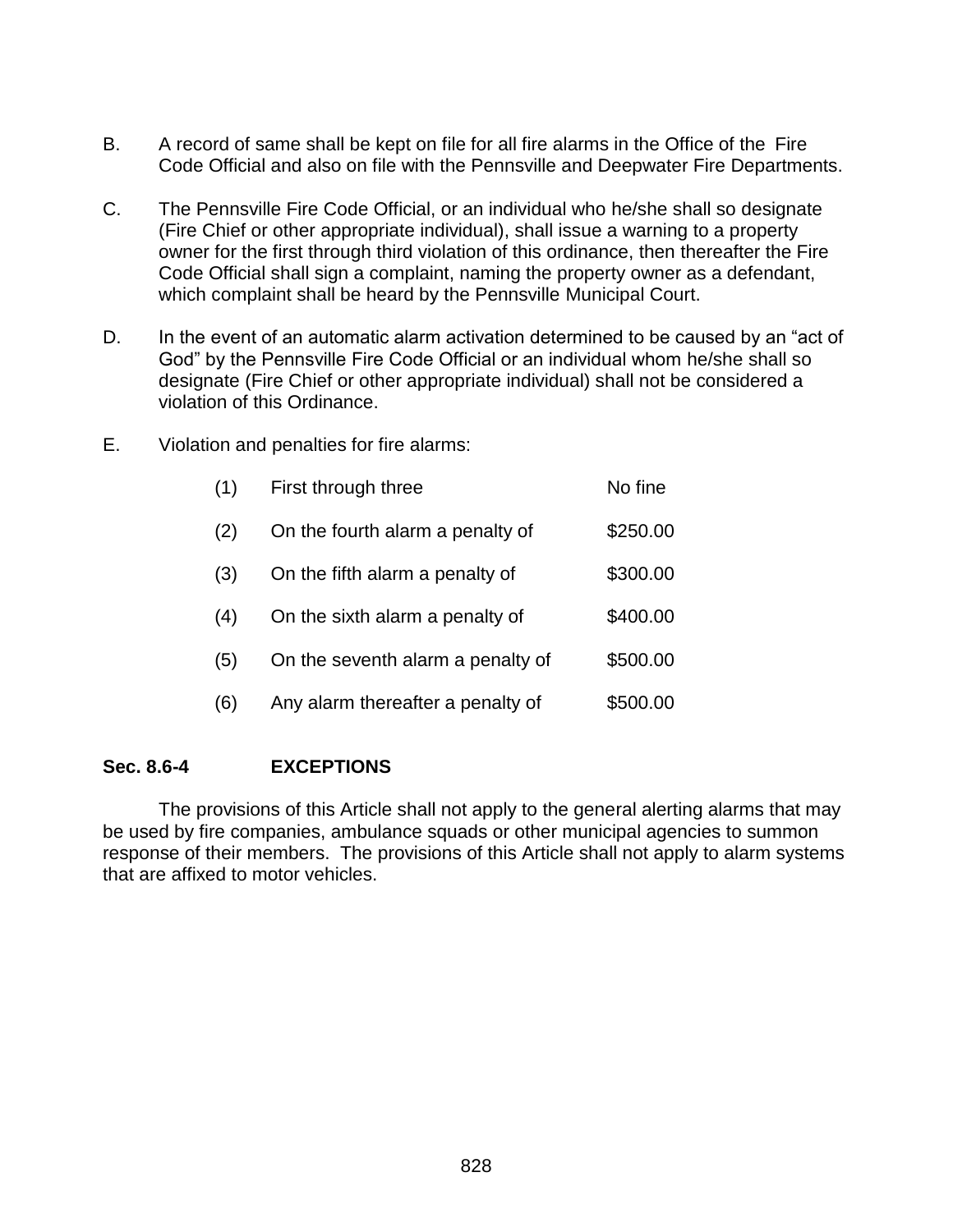### **ARTICLE 7 UNDERAGE CONSUMPTION**

#### **Sec. 8.7-1 UNDERAGE CONSUMPTION PROHIBITED**

It shall be unlawful for any person under the legal age who, without legal authority knowingly possesses or knowingly consumes an alcoholic beverage on private property.

- A. **Penalty:** Any person violating the provisions of this Ordinance shall, in accordance with the provisions of P.L. 2000, Chapter 33, be punished by a fine of \$250.00 for a first offense and \$350.00 for any subsequent offence.
- B. **Additional Penalties:** in addition to the fine authorized for this offense, the municipal court may suspend or postpone for six (6) months the driving privilege of the defendant. Upon the conviction of any person and the suspension or postponement of that person's driver's license, the court shall forward a report to the Motor Vehicle Commission stating the first and last day of the suspension or postponement period imposed by the court pursuant to P.L. 2000, Chapter 33. If a person at the time of the imposition of sentence is less than 17 years of age, the period of license postponement, including a suspension or postponement of the privilege of operating a motorized bicycle, shall commence on the day the sentence is imposed and shall run for a period of six (6) months after the person reaches the age of 17 years.

If a person at the time of the imposition of a sentence has a valid driver's license issued by this state, the court shall immediately collect the license and forward it to the Motor Vehicle Commission along with the report. If for any reason the license cannot be collected, the court shall include in the report the complete name, address, date of birth, eye color, and sex of the person, as well as the first and last date of the license suspension period imposed by the court.

The Court shall inform the person orally and in writing that if the person is convicted of operating a motor vehicle during the period of license suspension or postponement, the person shall be subject to the penalties set forth in NJSA. 39:3-40. A person shall be required to acknowledge receipt of the written notice in writing. Failure to receive a written notice shall not be a defense to a subsequent charge of violation of NJSA. 39:3-40.

If a person convicted under this ordinance is not a New Jersey resident, the court shall suspend or postpone, as appropriate, the non-resident driving privilege of the person based on the age of the person and submit it to the Motor Vehicle Commission on the required report. The court shall not collect the license of a non-resident convicted under this ordinance. Upon receipt of a report for the court, the Motor Vehicle Commission shall notify the appropriate official in the licensing jurisdiction of the suspension or postponement.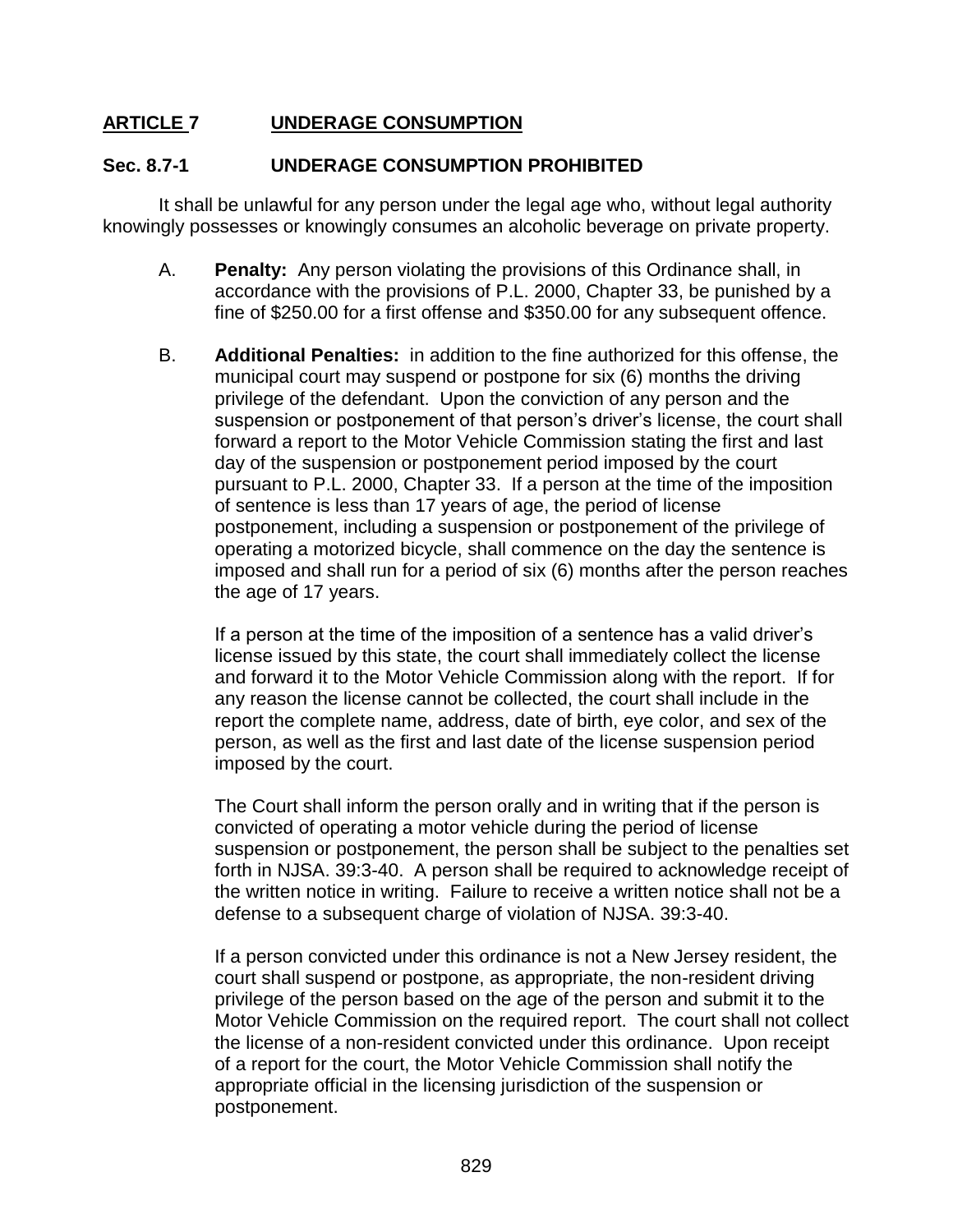- C. **Exceptions:** Nothing contained in this ordinance is intended, nor shall it be construed, as prohibiting an underage person from consuming or possessing an alcoholic beverage in connection with a religious observance, ceremony or rite, or consuming or possessing an alcoholic beverage in the presence of and with the permission of a parent, guardian or relative who has attained the legal age to purchase and consume alcoholic beverages.
- D. Definitions As used in this Section:
	- 1. "Guardian" means a person who has qualified as a guardian of the underage person pursuant to testamentary or court appointment.
	- 2. "Relative" means the underage person's grandparent, aunt or uncle, sibling or any other person related by blood or affinity.
- E. Nothing in this section is intended nor shall it be construed as prohibiting possession of alcoholic beverages by any such person while actually engaged in the performance of employment by a person who is licensed under Title 33 of the Revised Statutes, or while actively engaged in the preparation of food while enrolled in a culinary arts or hotel management program at a county vocational school or post-secondary educational institution, provided, however, that this section shall not be construed to preclude the imposition of a penalty under this ordinance, NJSA. 33:1-81, or any other section of law against a person who is convicted of unlawful alcohol beverage activity on or at premises licensed for the sale of alcoholic beverages.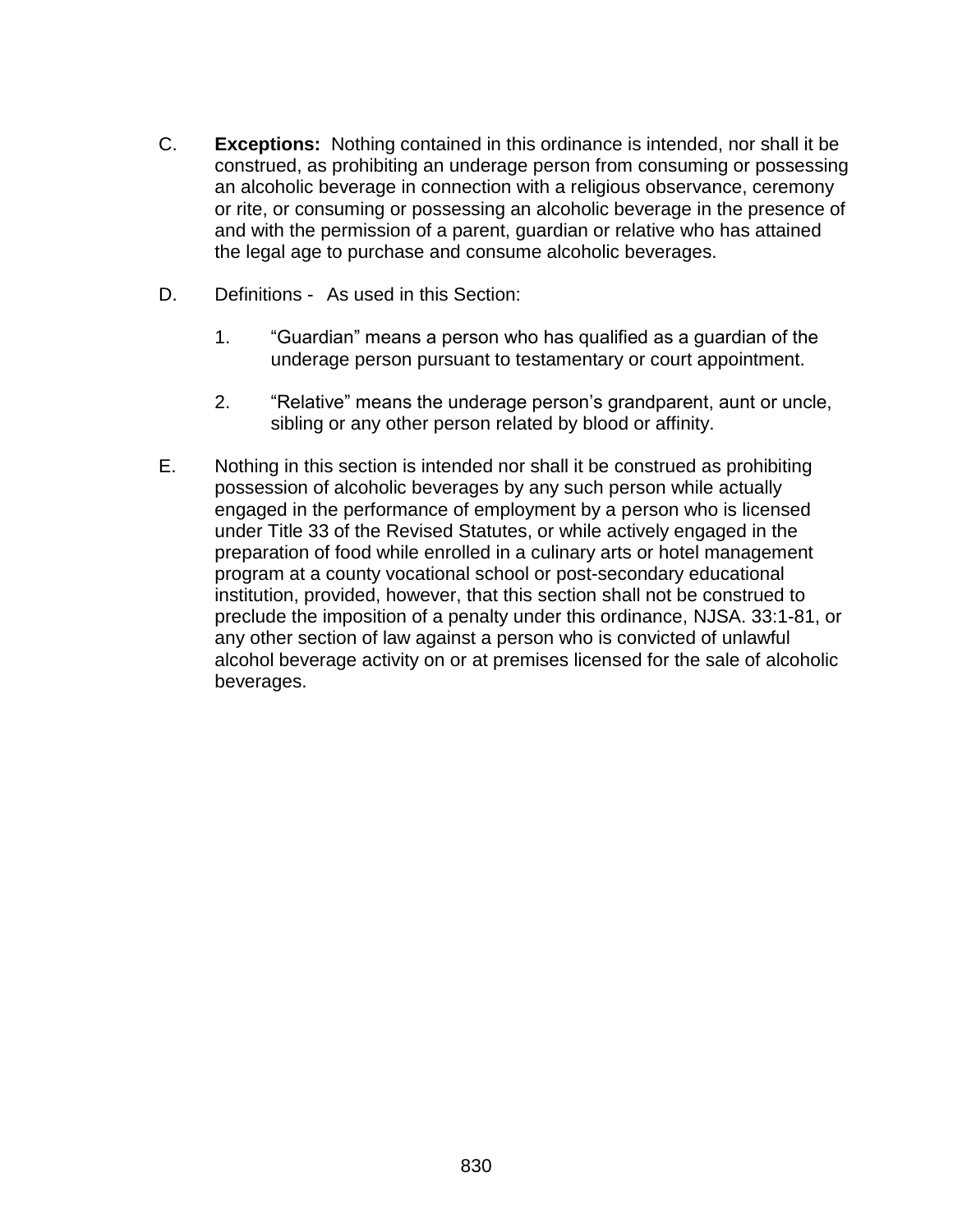## **ARTICLE 8 DRUG FREE ZONES**

#### **Sec. 8.8-1 Drug-Free School Zones; Adoption of Drug-Free School Zone Map**

- A. In accordance with and pursuant to the authority of NJSA 2C:35-7, the Drug-Free School Zone map prepared on or about February 1988, by Skinner, Compton & Fralinger, the Township Engineer, is hereby approved and adopted as an official finding and record of the location and areas within the Township of Pennsville which are used for school purposes and which are owned by or leased to any elementary or secondary school or School Board, and the areas on or within one thousand (1,000) feet of such school property.
- B. The Drug-Free School Zone Map approved and adopted pursuant to this section shall continue to constitute an official finding and record as to the location and boundaries of areas on or within one thousand (1,000) feet of property owned or leased to any elementary or secondary school or School Board which is used for school purposes until such time, if any, that this section shall be amended to reflect any additions or deletions with respect to the location and boundaries of school property and Drug-Free School Zones.
- C. The President of the School Board, or the chief administrative officer in the case of any private or parochial school, is hereby directed and shall have the continuing obligation to promptly notify the Township Engineer and the Township Solicitor of any changes or contemplated changes in the location and boundaries of any property owned by or leased to an elementary or secondary school or School Board and which is used for school purposes.
- D. The Municipal Clerk is hereby directed to receive and to keep on file the original map approved and adopted pursuant to this section, and to provide at a reasonable costs a true copy thereof to any person, agency or court which may request such a copy, along with a certification that such copy is a true copy of the map approved and adopted herein and kept on file. A true copy of such map of this section shall be provided without cost to the County Clerk and to the office of the Salem County Prosecutor.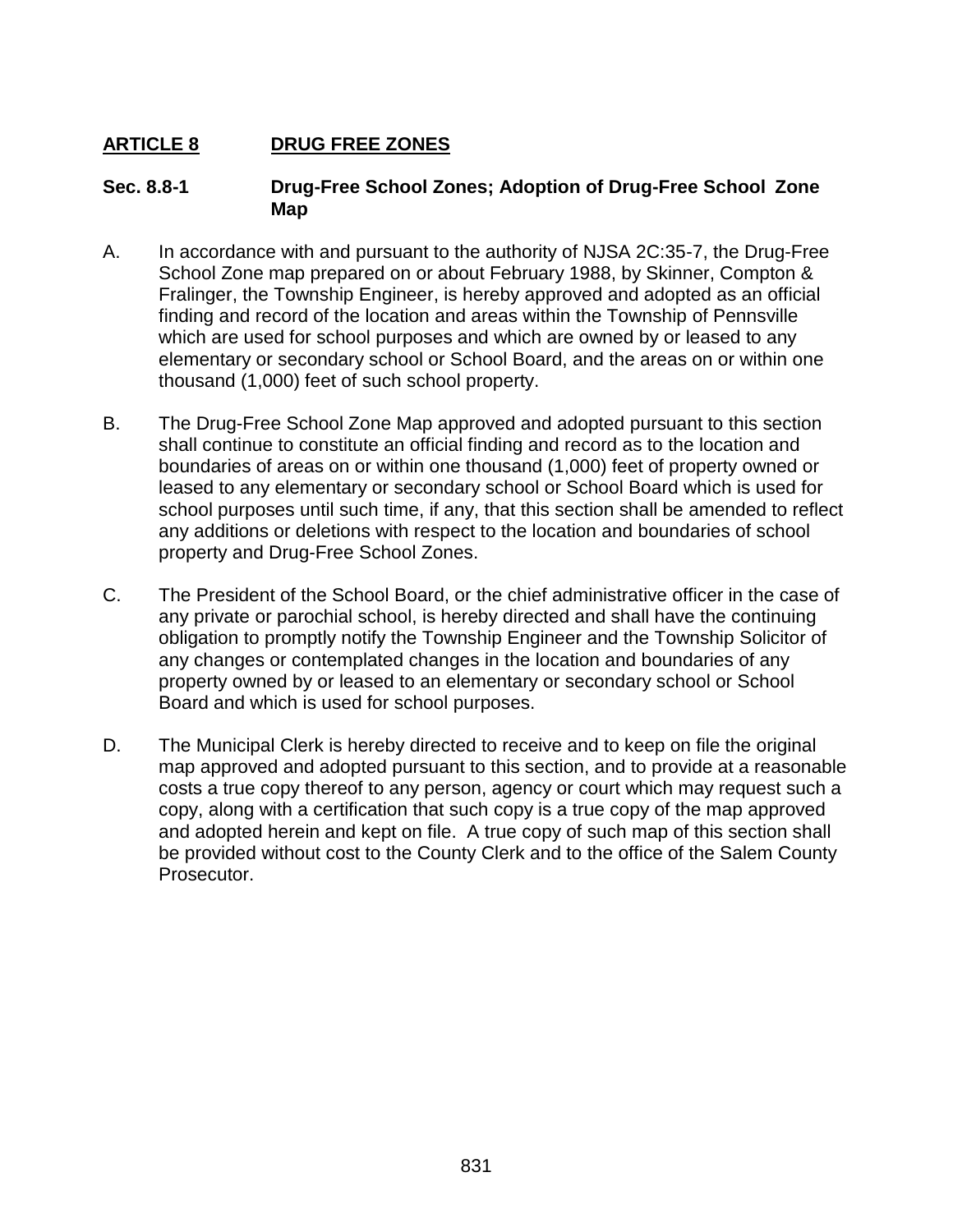### **Sec. 8.8-2 Adoption of Amended Map Depicting the Boundaries of the Drug-Free School Zones and also Areas within 500 Feet from a Public Housing Facility, a Public Park or a Public Building**

- A. In subsection 8.8-1 (Ordinance A-4-96), the Township Committee approved and adopted a map prepared on or about February of 1988 by Skinner, Compton and Fralinger, consulting engineers, planners and land surveyors, which map was prepared in accordance with and under the authority of 2C:35-7, and which map depicted areas within one thousand (1,000) feet of any property used for school purposes which is owned by or leased to any elementary or secondary school or School Board.
- B. In NJSA 2C:35-7, the legislature of the State of New Jersey has created new drugfree zones which are defined as being "within five hundred (500) feet of the real property comprising a public housing facility, a public park, or a public building."
- C. Consistent with the Statute as set forth in paragraph B. above, Skinner, Compton & Fralinger has prepared a map depicting not only the areas mentioned in paragraph A. above, but also "areas on or within five hundred (500) feet of a public housing facility, a public park, or a public building," which map is entitled "500 Ft and 1,000 Ft 'Safe Zones' Pennsville Township" dated February 1988 and revised September 1, 1998.
- D. In accordance with and pursuant to the Statutes mentioned in paragraph A. and B. above, the map mentioned in paragraph C. above is hereby approved and adopted as an official finding and record of "the location and boundaries of the area on or within one thousand (1,000) feet of any property used for school purposed, which is owned by or leased to any elementary or secondary school or School Board," and as an official finding and record of the "location and boundaries of the areas on or within five hundred (500) feet of a public housing facility which is owned by or leased to a housing authority according to the 'local redevelopment and housing law', NJSA 40A:12A-1, et seq., the area in or within five hundred (500) feet of a public park, or the area in or within five hundred (500) feet of a public building."
- E. The map approved and adopted, as set forth in paragraph A., shall continue to constitute an official finding and record as to the location and boundaries of the areas mentioned in that paragraph, until such time, if any, that this section shall be amended to reflect any additions or deletions with respect to the locations and boundaries of the areas in question.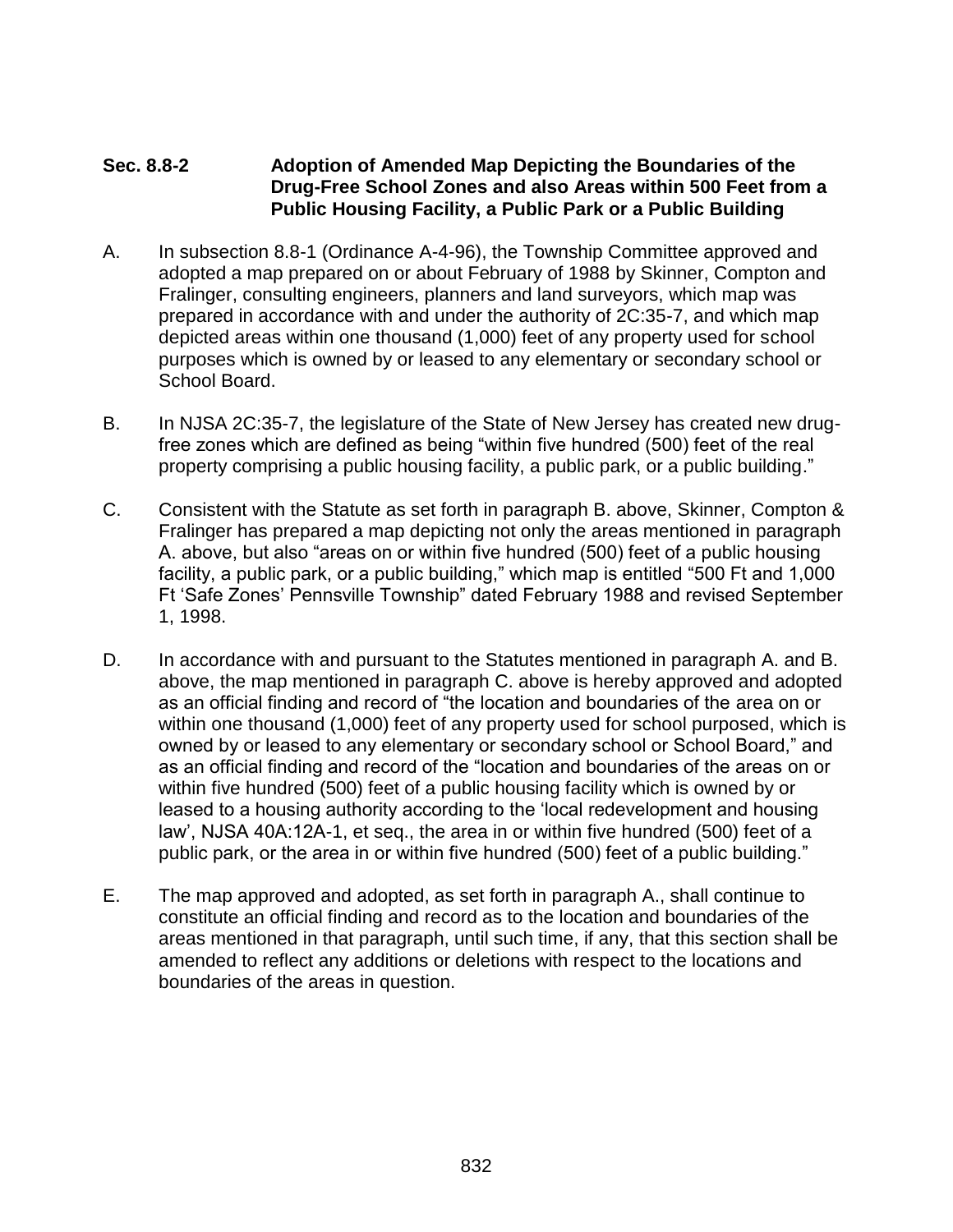- F. The Municipal Clerk is hereby directed to receive and keep on file the original of the map approved and adopted pursuant to paragraph D., which map shall be maintained as an official record of the Township, and to provide, at a reasonable cost, a true copy thereof to any person, agency, or court which may request such copy, along with a certification that such copy is a true copy of the map approved and adopted herein and kept on file. It is hereby further directed that a true copy of such map and of this section shall be provided without cost to the County Clerk and to the office of the Salem County Prosecutor.
- G. The following additional facts are hereby determined, declared, recited and stated:
	- 1. It is understood that the map approved and adopted pursuant to paragraph D. was prepared and is intended to be used as evidence in prosecutions arising under the criminal laws of this State, and that pursuant to State Law, such map shall constitute prima facie evidence of the following:
		- (a) The location and boundaries of the area on or within one thousand (1,000) feet of any property used for school purposes which is owned by or leased to any elementary or secondary school or School Board, as well as the location and boundaries of areas on or within five hundred (500) feet of a public housing facility which is owned by or leased to a housing authority according to the "local redevelopment and housing law," NJSA 40A:12A-1, et seq., the area in or within five hundred (500) feet of a public park, or the area in or within five hundred (500) feet of a public building.
		- (b) That such properties are and continue to be used for the purposes as set forth in the statutes set forth in paragraphs A. and B. above.
	- 2. All of the property depicted on the map approved and adopted herein was being used for the purposes as set forth in the statutes mentioned in paragraphs A. and B. above on their effective dates.
	- 3. Pursuant to the provisions of NJSA 2C:35-7 and NJSA 2C:35-7.1, a Prosecutor is not precluded from introducing and relying upon any other evidence or testimony to establish a violation of the offense defined in that statute, including the use of a map or diagram other than the one approved and adopted pursuant to paragraph D. of this section. The failure of the map approved herein to depict the location and boundaries of any property which is, in fact, used for the purposes and located within the boundaries as set forth in the statutes aforesaid, whether the absence of such depiction as a result of inadvertent omission or the result of any changes in the location and boundaries of such property which have not yet been incorporated into a revised and approved map shall not be deemed not to be an official finding and record that such property is not used for the purposes as may be set forth in the aforesaid statutes.